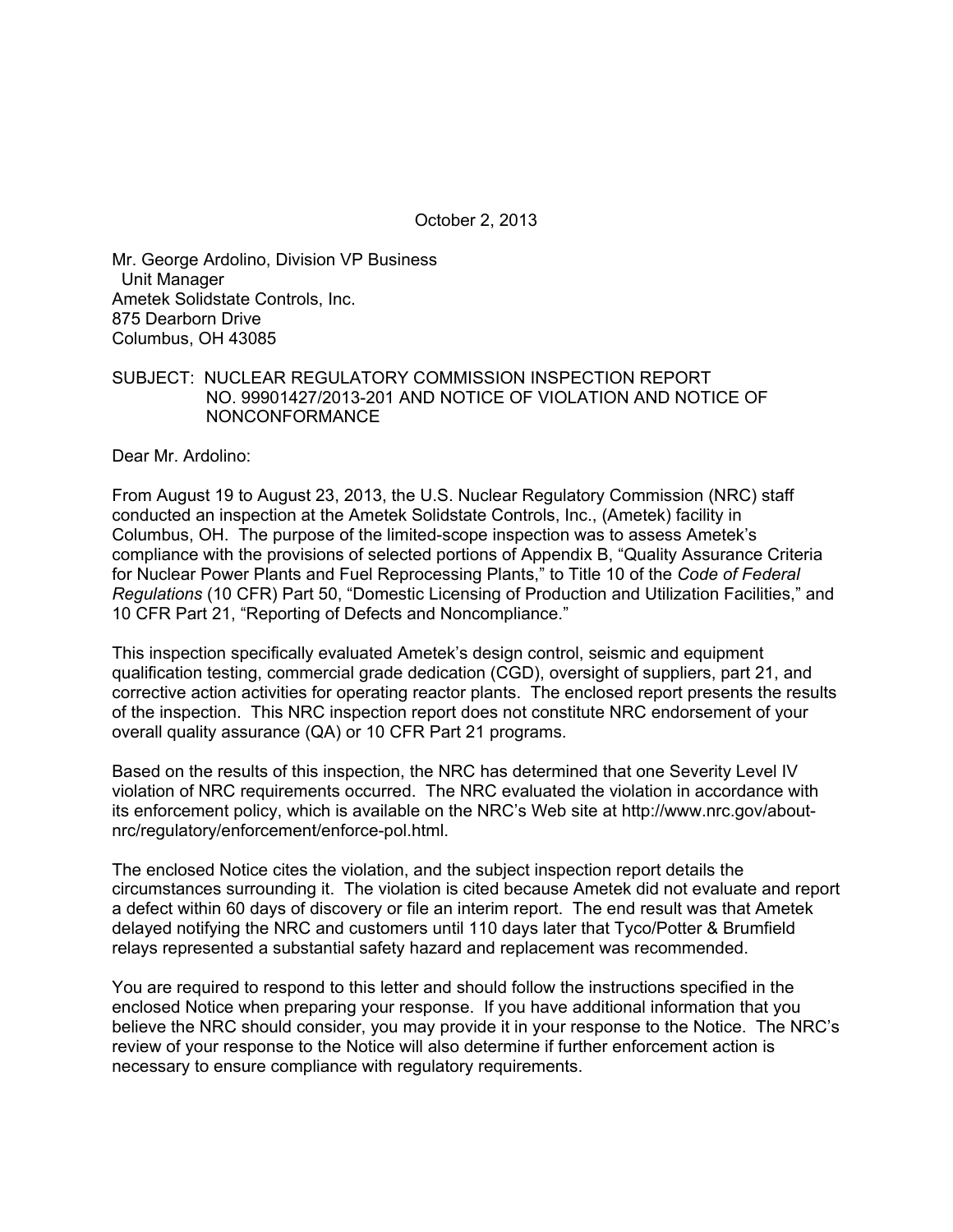During the inspection, the NRC inspectors also found that the implementation of your QA program failed to meet certain NRC requirements imposed on you by your customers or NRC licensees in the areas of CGD, corrective action, and control of purchased material, equipment, and services. Specifically, Ametek failed to use a suitable testing program to verify the adequacy of the design of multiply battery chargers and inverters. Additionally, Ametek failed to provide adequate oversight of their suppliers through procurement documents, audits, and records to ensure that safety-related services comply with all aspects of its quality assurance program. In addition, Ametek also was not implementing its corrective action program to identify and correct conditions adverse to quality as the inspectors found two such examples of failure to identify and correct in a timely manner. The specific findings and references to the pertinent requirements are identified in the enclosure to this letter.

Please provide a written statement or explanation within 30 days from the date of this letter in accordance with the instructions specified in the enclosed Notice of Nonconformance. Where applicable, please include your assessment of the issue on the quality of previous work. We will consider extending the response time if you show good cause for us to do so.

In accordance with 10 CFR 2.390 of the NRC's "Rules of Practice," a copy of this letter, its enclosures, and your response will be made available electronically for public inspection in the NRC's Public Document Room or through the NRC's document system, Agencywide Documents Access and Management System (ADAMS), accessible at http://www.nrc.gov/reading-rm/adams.html. To the extent possible, your response should not include any personal privacy, proprietary, or Safeguards Information so that it can be made available to the public without redaction. If personal privacy or proprietary information is necessary to provide an acceptable response, then please provide a bracketed copy of your response that identifies the information that should be protected and a redacted copy of your response that deletes such information. If you request that such material be withheld from public disclosure, you must specifically identify the portions of your response that you seek to have withheld and provide in detail the bases for your claim (e.g., explain why the disclosure of information will create an unwarranted invasion of personal privacy or provide the information required by 10 CFR 2.390(b) to support a request for withholding confidential commercial or financial information). If Safeguards Information is necessary to provide an acceptable response, please provide the level of protection described in 10 CFR 73.21.

Sincerely,

## */RA/*

Richard A. Rasmussen, Chief Electrical Vendor Inspection Branch Division of Construction Inspection and Operational Programs Office of New Reactors

Docket No.: 99901427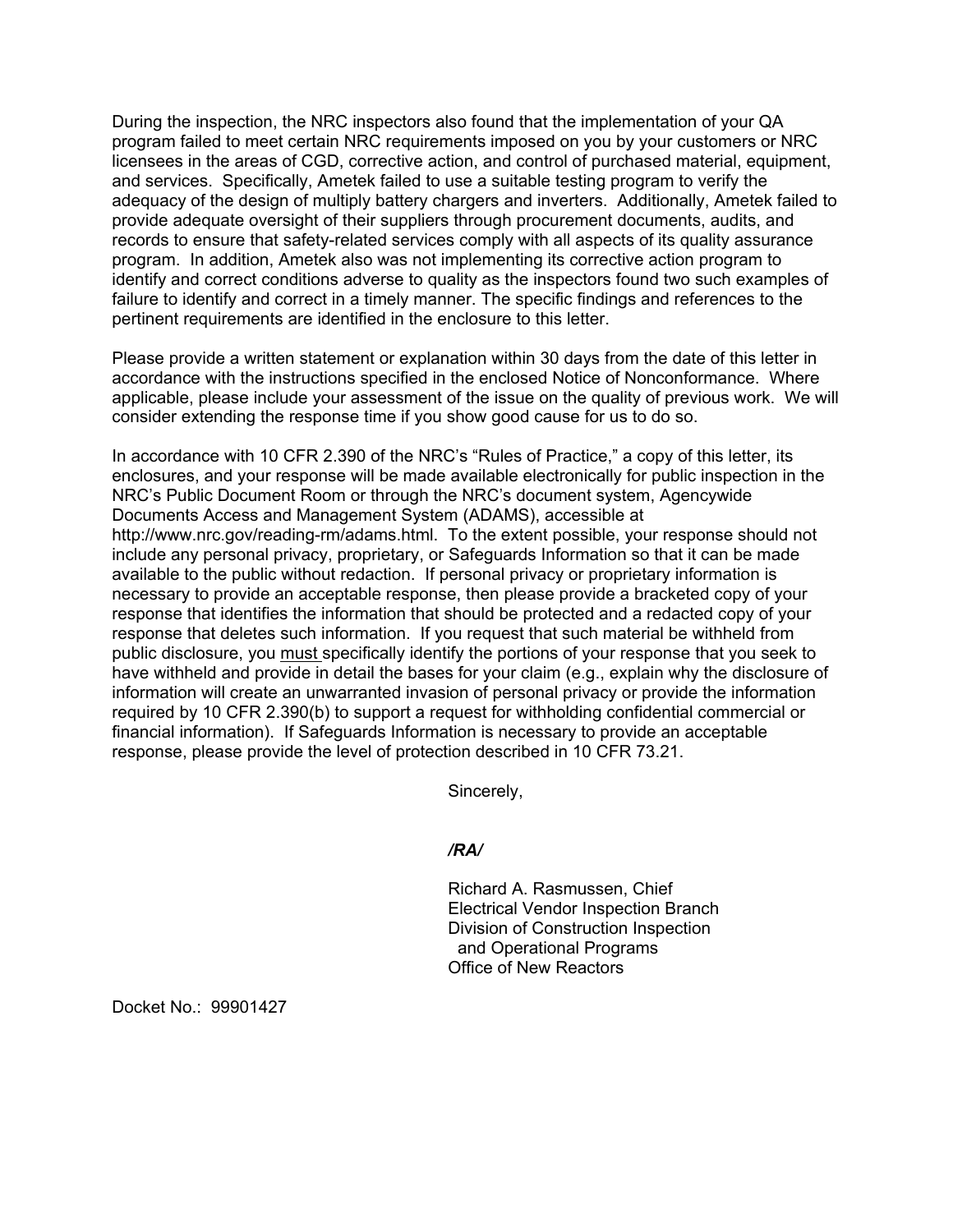During the inspection, the NRC inspectors also found that the implementation of your QA program failed to meet certain NRC requirements imposed on you by your customers or NRC licensees in the areas of CGD, corrective action, and control of purchased material, equipment, and services. Specifically, Ametek failed to use a suitable testing program to verify the adequacy of the design of multiply battery chargers and inverters. Additionally, Ametek failed to provide adequate oversight of their suppliers through procurement documents, audits, and records to ensure that safety-related services comply with all aspects of its quality assurance program. In addition, Ametek also was not implementing its corrective action program to identify and correct conditions adverse to quality as the inspectors found two such examples of failure to identify and correct in a timely manner. The specific findings and references to the pertinent requirements are identified in the enclosure to this letter.

Please provide a written statement or explanation within 30 days from the date of this letter in accordance with the instructions specified in the enclosed Notice of Nonconformance. Where applicable, please include your assessment of the issue on the quality of previous work. We will consider extending the response time if you show good cause for us to do so.

In accordance with 10 CFR 2.390 of the NRC's "Rules of Practice," a copy of this letter, its enclosures, and your response will be made available electronically for public inspection in the NRC's Public Document Room or through the NRC's document system, Agencywide Documents Access and Management System (ADAMS), accessible at http://www.nrc.gov/reading-rm/adams.html. To the extent possible, your response should not include any personal privacy, proprietary, or Safeguards Information so that it can be made available to the public without redaction. If personal privacy or proprietary information is necessary to provide an acceptable response, then please provide a bracketed copy of your response that identifies the information that should be protected and a redacted copy of your response that deletes such information. If you request that such material be withheld from public disclosure, you must specifically identify the portions of your response that you seek to have withheld and provide in detail the bases for your claim (e.g., explain why the disclosure of information will create an unwarranted invasion of personal privacy or provide the information required by 10 CFR 2.390(b) to support a request for withholding confidential commercial or financial information). If Safeguards Information is necessary to provide an acceptable response, please provide the level of protection described in 10 CFR 73.21.

Sincerely,

## */RA/*

Richard A. Rasmussen, Chief Electrical Vendor Inspection Branch Division of Construction Inspection and Operational Programs Office of New Reactors

| <b>ADAMS ACCESSION No.: ML13259A314</b> |               |               | *Concurred via email | NRO-002       |
|-----------------------------------------|---------------|---------------|----------------------|---------------|
| <b>OFFICE</b>                           | NRO/DCIP/EVIB | NRO/DCIP/EVIB | NRO/DCIP/MVIB        | NRO/DCIP/MVIB |
| <b>NAME</b>                             | EHuang        | SEdmonds      | PCoco                | AArmstrong    |
| <b>DATE</b>                             | 09/25/2013    | 09/25/2013    | 09/25/2013           | 09/26/2013    |
| <b>OFFICE</b>                           | NRO/DCIP      | NRO/DCIP/EVIB |                      |               |
| <b>NAME</b>                             | TFrve         | RRasmussen    |                      |               |
| <b>DATE</b>                             | 09/27/2013    | 10/02/2013    |                      |               |
|                                         |               |               |                      |               |

**OFFICIAL RECORD COPY**

Docket No.: 99901427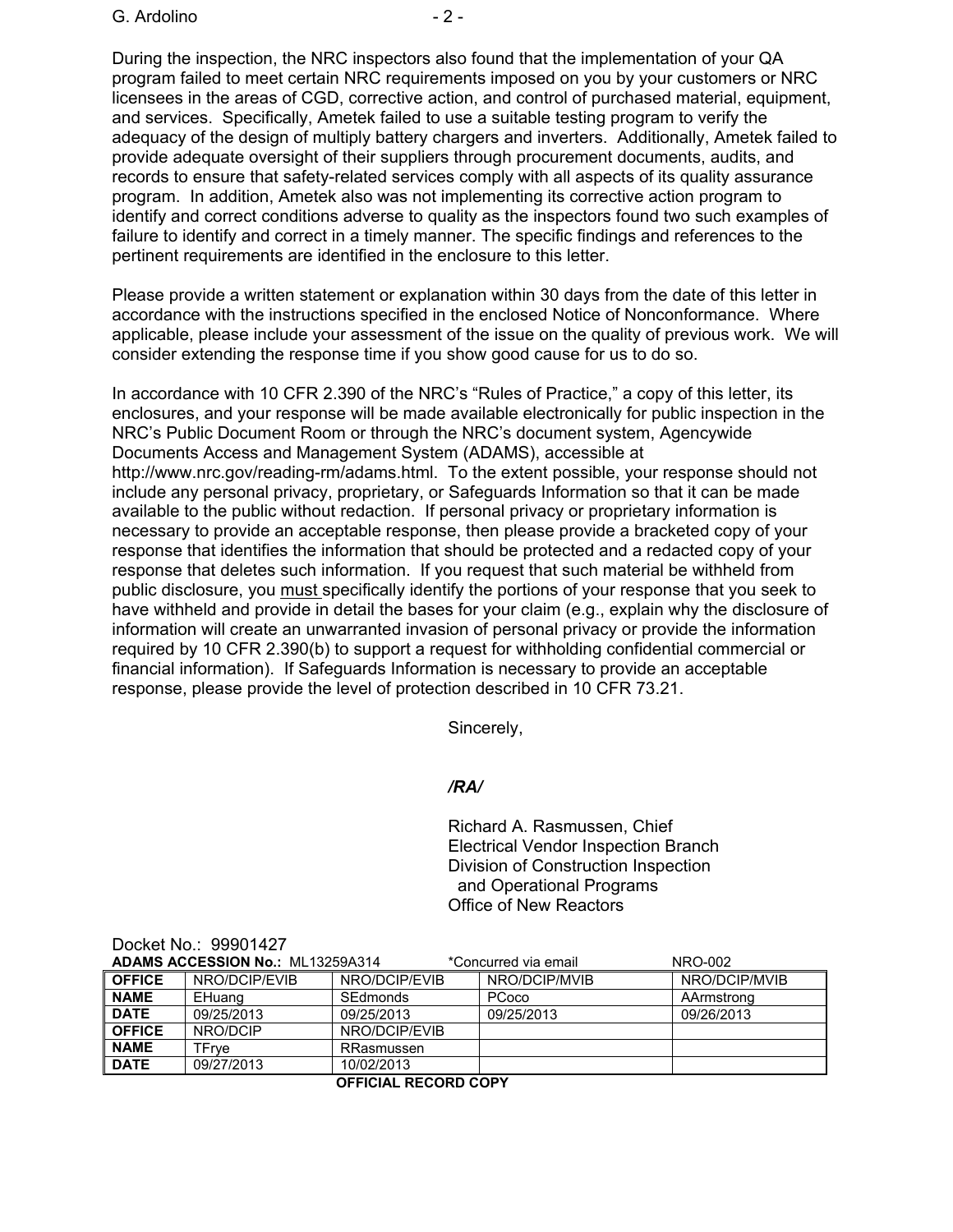### SUBJECT: NUCLEAR REGULATORY COMMISSION INSPECTION REPORT NO. 99901427/2013-201 AND NOTICE OF VIOLATION AND NOTICE OF NONCONFORMANCE

## **DISTRIBUTION:**

**ASakadales** ERoach KKavanagh JWiebe RGuzman George.Ardolino@ametek.com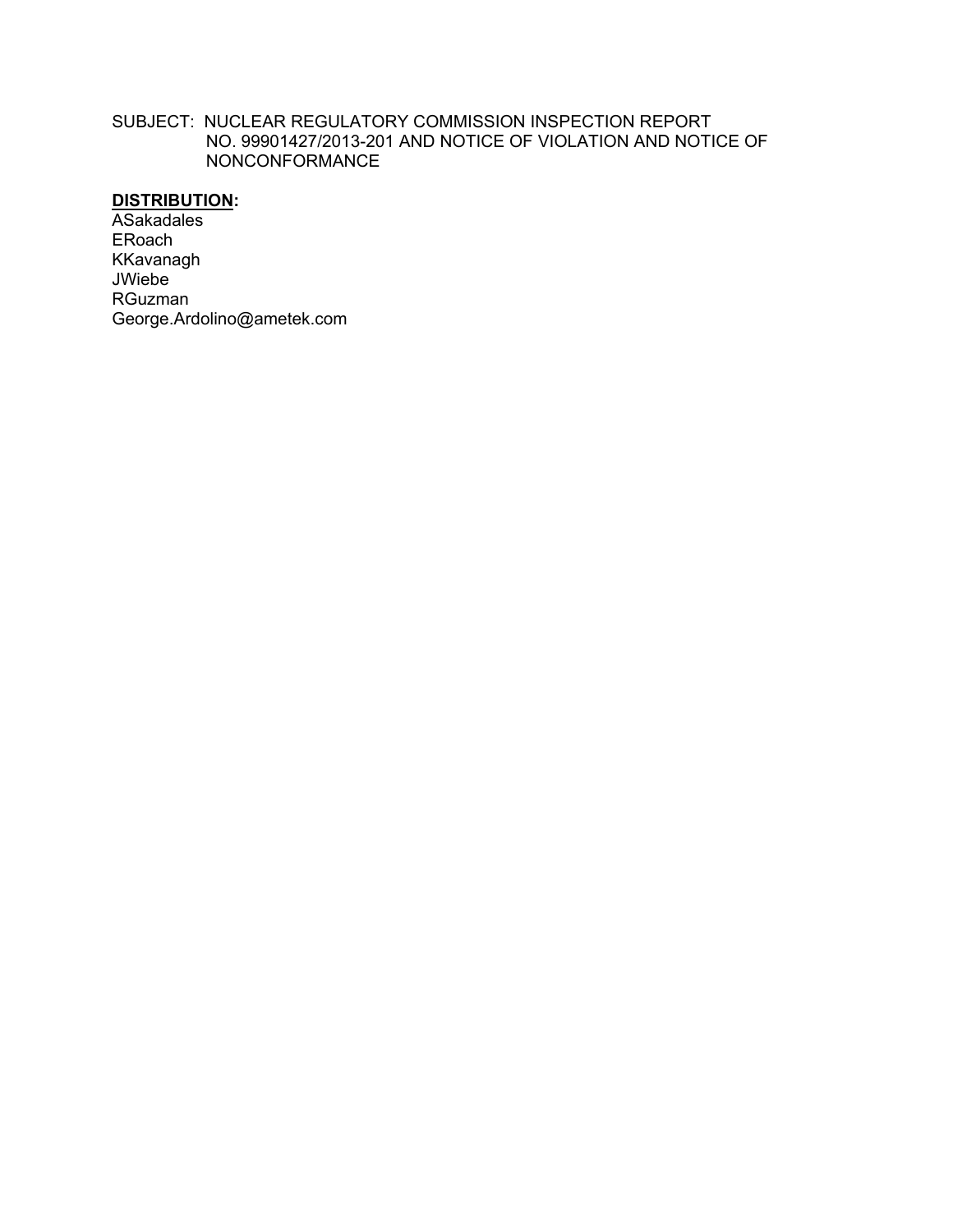## **NOTICE OF VIOLATION**

Columbus, OH 43085

Ametek Solidstate Controls, Inc. Controls, Controls, 2001 No.: 99901427 875 Dearborn Drive Inspection Report No.: 99901427/2013-201

During a U.S. Nuclear Regulatory Commission (NRC) inspection conducted at the Ametek Solidstate Controls, Inc. (Ametek), facility in Columbus, OH, on August 19–23, 2013, inspectors identified a violation of NRC requirements. In accordance with the NRC Enforcement Policy, the violation is listed below:

Title 10 of the *Code of Federal Regulations* (10 CFR), Section 21.21,"Notification of failure to comply or existence of a defect and its evaluation," paragraph 21.21(a), states that, "Each individual, corporation, partnership, dedicating entity, or other entity subject to the regulations in this part shall adopt appropriate procedures to evaluate deviations and failures to comply to identify defects and failures to comply associated with substantial safety hazards as soon as practicable, and, except as provided in paragraph (a)(2) of this section, in all cases within 60 days of discovery, in order to identify a reportable defect or failure to comply that could create a substantial safety hazard, were it to remain uncorrected."

Ametek's procedure 01-090145, "Failure Investigation/Part 21 Reporting", Section 2.0, states, in part, that "Evaluations shall be performed as soon as practicable, and in all cases within sixty (60) days of discovery, in order to identify a reportable defect of failure to comply that could create a substantial safety hazard."

Contrary to the above, as of August 23, 2013, Ametek failed to report a defect associated with substantial safety hazards as soon as practicable within 60 days of discovery or file an interim report. Specifically, Ametek was notified of a deviation with Tyco/Potter & Brumfield relays on October 8, 2008. Ametek assessed the deviation and concluded that the issue was a substantial safety hazard, however Ametek did not notify the NRC, effected licensees, and customers until 110 days later on January 26, 2009 to replace all effected Tyco/Potter & Brumfield relays.

This issue has been identified as Violation 99901427/2013-201-01.

This is a Severity Level IV violation (Section 6.9.d of the NRC Enforcement Policy).

Pursuant to the provisions of 10 CFR 2.201, "Notice of Violation," Ametek is hereby required to submit a written statement or explanation to the U.S. Nuclear Regulatory Commission, ATTN.: Document Control Desk, Washington, DC 20555-001, with a copy to the Chief, Electrical Vendor Inspection Branch, Division of Construction Inspection and Operational Programs, Office of New Reactors, within 30 days of the date of the letter transmitting this Notice of Violation. This reply should be clearly marked as a "Reply to a Notice of Violation;" and should include for each violation: (1) the reason for the violation, or, if contested, the basis for disputing the violation or severity level, (2) the corrective steps that have been taken and the results achieved, (3) the corrective steps that will be taken, and (4) the date when full compliance will be achieved. Your response may refer to or include previous docketed correspondence if the correspondence adequately addresses the required response. Where good cause is shown, consideration will be given to extending the response time.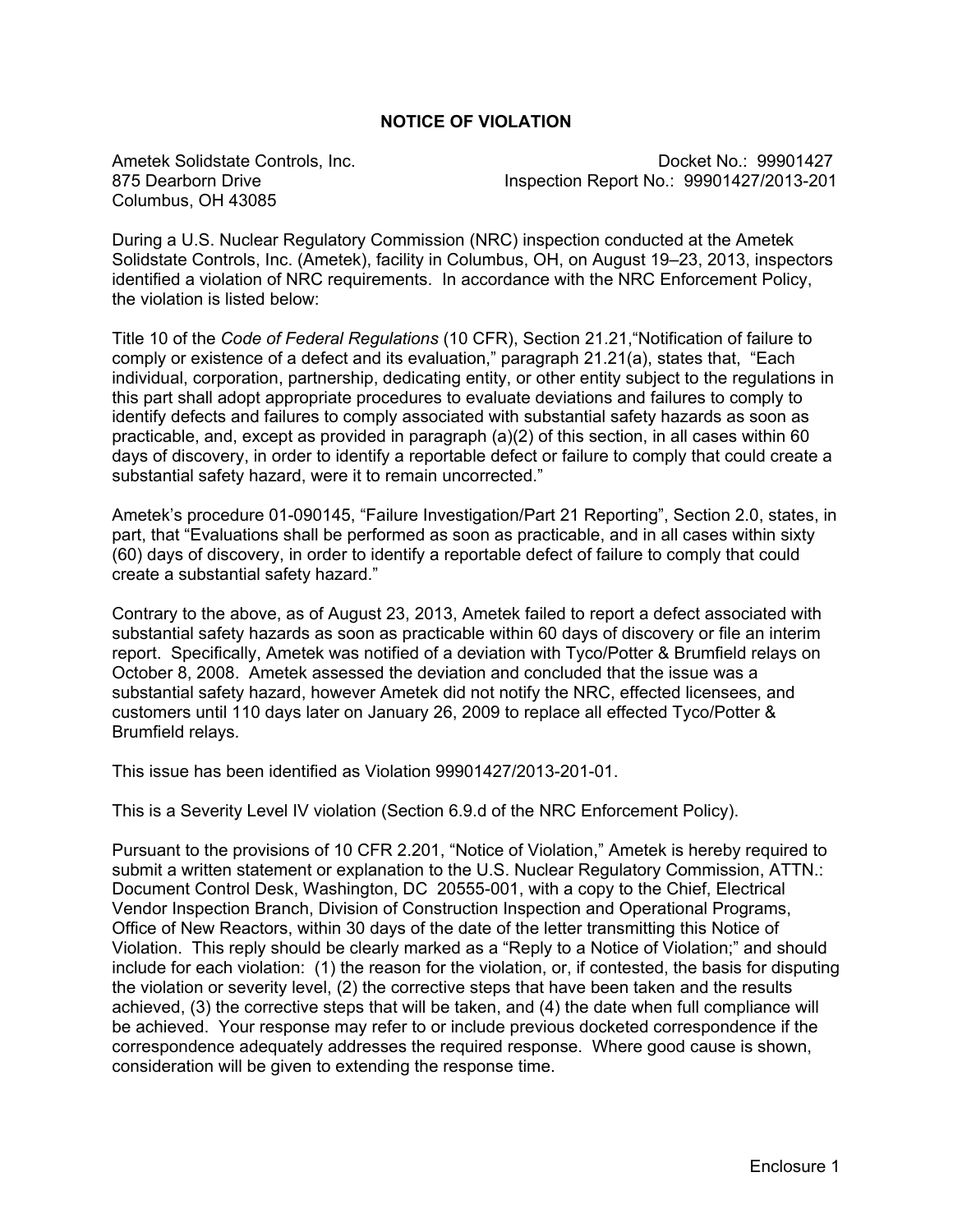If you contest this enforcement action, you also should provide a copy of your response, with the basis for your denial, to the Director, Office of Enforcement, U.S. Nuclear Regulatory Commission, Washington DC 20555-0001.

Because your response will be made available electronically for public inspection in the NRC Public Document Room or from the NRC's Agencywide Documents Access and Management System, accessible from the NRC Web site at http://www.nrc.gov/reading-rm/adams.html, to the extent possible, it should not include any private personal or proprietary information or Safeguards Information so that it can be made available to the public without redaction. If private personal or proprietary information is necessary to provide an acceptable response, then please provide a bracketed copy of your response that identifies the information that should be protected and a redacted copy of your response that deletes such information. If you request withholding of such material, you must specifically identify the portions of your response that you seek to have withheld and provide in detail the bases for your claim of withholding (e.g., explain why the disclosure of information will create an unwarranted invasion of personal privacy or provide the information required by 10 CFR 2.390(b) to support a request for withholding confidential commercial or financial information). If Safeguards Information is necessary to provide an acceptable response, please provide the level of protection described in 10 CFR 73.21, "Protection of Safeguards Information: Performance Requirements."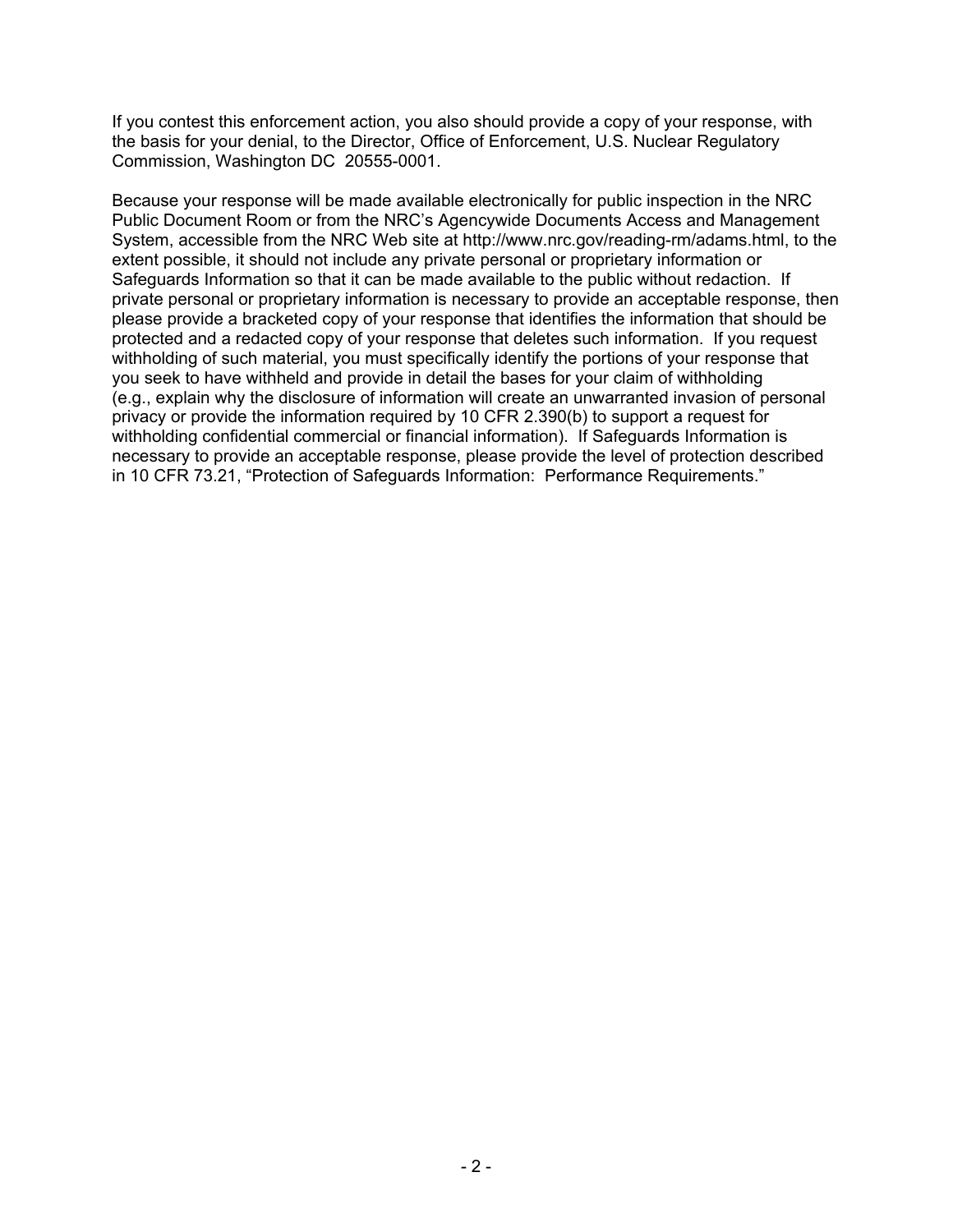## **NOTICE OF NONCONFORMANCE**

Columbus, OH 43085

Ametek Solidstate Controls, Inc. Controls, Controls, 2008. Control of the Docket No.: 99901427 875 Dearborn Drive Inspection Report No.: 99901427/2013-201

Based on the results of a U.S. Nuclear Regulatory Commission (NRC) inspection conducted at the Ametek Solidstate Controls, Inc. (Ametek) facility in Columbus, OH, on August 19–23, 2013, certain activities were not conducted in accordance with NRC requirements that NRC licensees contractually imposed on Ametek:

A. Criterion III, "Design Control," of Appendix B, "Quality Assurance Criteria for Nuclear Power Plants and Fuel Reprocessing Plants," to Title 10 of the *Code of Federal Regulations* (10 CFR) Part 50, "Domestic Licensing of Production and Utilization Facilities," states, in part, that "The design control measures shall provide for verifying or checking the adequacy of design, such as by the performance of design reviews, by the use of alternate or simplified calculational methods, or by the performance of a suitable testing program. The verifying or checking process shall be performed by individuals or groups other than those who performed the original design, but who may be from the same organization. Where a test program is used to verify the adequacy of a specific design feature in lieu of other verifying or checking processes, it shall include suitable qualifications testing of a prototype unit under the most adverse design conditions."

Ametek's quality assurance manual, section 4.0, "Design Control," Revision E, dated January 15, 2013, states, in part, "Testing shall demonstrate adequacy of performance under the most adverse design conditions," for the adequacy of the design. Section 10, "Inspection and Test," further states, in Test Control for nuclear "Control Jobs," "Test requirements and acceptance criteria are based on requirements applicable and pertinent to the technical documents."

Contrary to the above, as of August 23, 2013, Ametek failed to use a suitable testing program to verify the adequacy of the design of multiply battery chargers and inverters. Specifically, Ametek did not identify or test surge withstand capability as a critical characteristic for two battery chargers, which required surge protection capability per the customer specifications. Ametek also did not verify or validate a critical characteristic of synchronization testing which was outside of the acceptance criteria in eight out of nine battery chargers/inverters.

This issue has been identified as Nonconformance 99901427/2013-201-02.

B. Criterion VII, " Control of Purchased Material, Equipment, and Services," of Appendix B to 10 CFR Part 50 states, in part, that "Measures shall be established to assure that purchased material, equipment, and services, whether purchased directly or through contractors and subcontractors, conform to the procurement documents. These measures shall include provisions, as appropriate, for source evaluation and selection, objective evidence of quality furnished by the contractor or subcontractor, inspection at the contractor or subcontractor source, and examination of products upon delivery. The effectiveness of the control of quality by contractors and subcontractors shall be assessed by the applicant or designee at intervals consistent with the importance, complexity, and quantity of the product or services."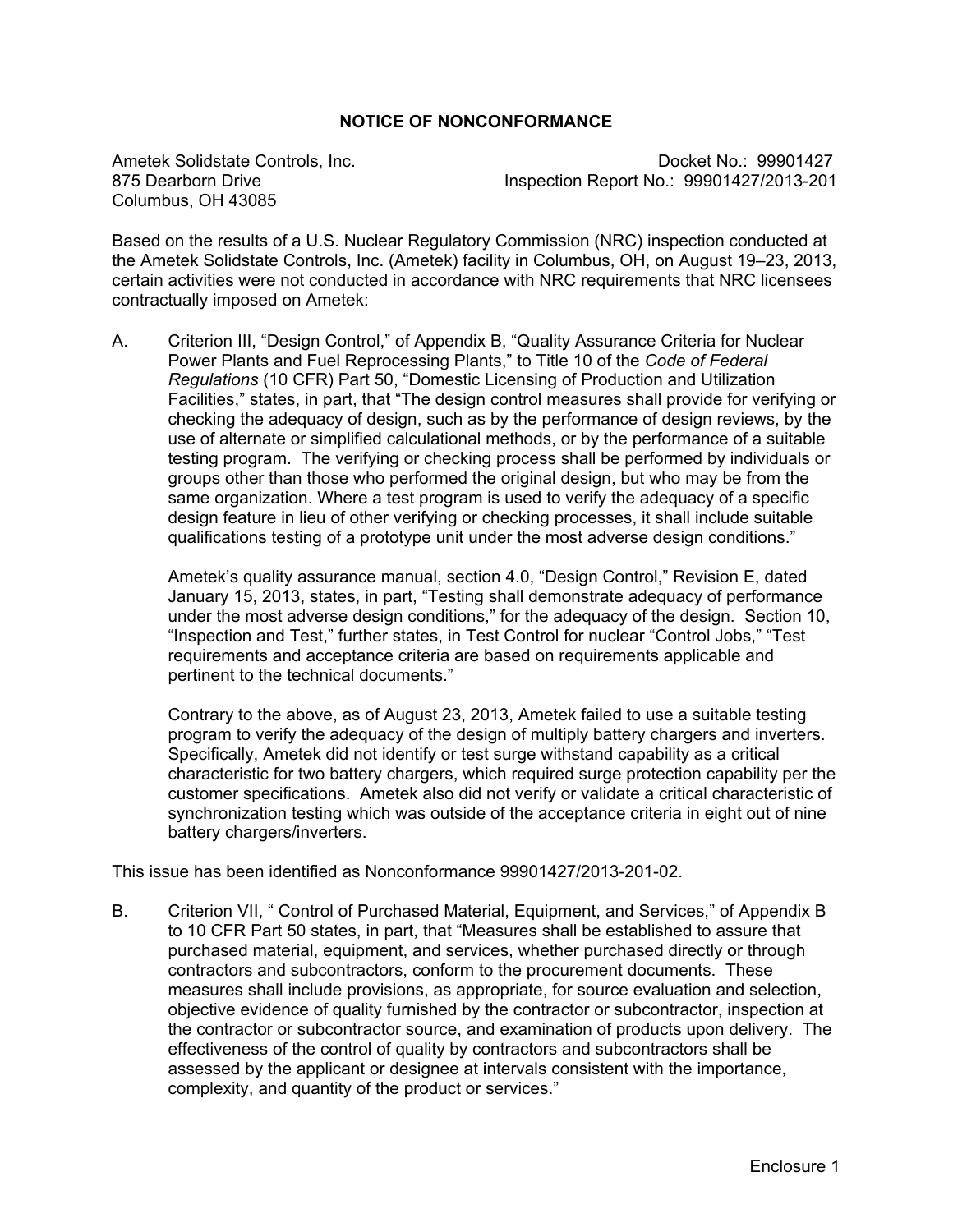Criterion XVII, "Quality Assurance Records," of Appendix B to 10 CFR Part 50 states, in part, that "Sufficient records shall be maintained to furnish evidence of activities affecting quality. The records shall include at least the following: Operating logs and the results of reviews, inspections, tests, audits, monitoring of work performance, and materials analyses. Records shall be identifiable and retrievable."

Ametek's procedure 01-090065, "Supplier Approval", Section 3.0, states, in part, that "Materials and Services may only be purchased from suppliers found on the approved supplier database." Section 7.0, states, in part, that "Supplier audits or surveys will be carried out by trained auditors under the guidance of a certified lead auditor, using the appropriate supplier quality assurance system evaluation checklist. Completed reports and associated documentation will be maintained in the supplier file. Nonconformances found during the audit will be reported on the completed report, which shall also serve as the corrective action report. Written corrective action plans shall be required from the supplier within thirty days after the report is issued. The auditor will evaluate actions and notify suppliers of acceptance and closure."

Contrary to the above, as of August 22, 2013:

- Ametek failed to provide adequate oversight of their suppliers through procurement documents, audits, and records to ensure that safety-related services comply with all aspects of its quality assurance program. Specifically, Ametek issued a purchase order to Qualtech to perform seismic and environmental testing on dedicated equipment without conducting an audit of Qualtech's 10 CFR 50 Appendix B program. As a result, equipment was shipped to Ametek's customer without having sufficient evidence to conclude that Qualtech was able to perform 10 CFR Part 50 Appendix B seismic and environmental testing on uninterruptable power supply (UPS) systems.
- Ametek also issued a purchase order for fabrication of safety-related 1E lead acid batteries from C&D Technologies without completing an audit of C&D's 10 CFR 50 Appendix B program. Corrective actions relating to C&D's measuring and test equipment program resulting from the audit were not completed before the batteries were shipped to Ametek's customer. As a result, equipment that was not calibrated may have been used during the fabrication and testing of the safety-related 1 E lead acid batteries supplied from C&D Technologies.

This issue has been identified as Nonconformance 99901427/2013-201-03

C. Criterion XVI, "Corrective Action," of Appendix B, "Quality Assurance Criteria for Nuclear Power Plants and Fuel Reprocessing Plants," to Title 10 of the *Code of Federal Regulations* (10 CFR) Part 50, "Domestic Licensing of Production and Utilization Facilities," states that "Measures shall be established to assure that conditions adverse to quality, such as failures, malfunctions, deficiencies, deviations, defective material and equipment, and nonconformances are promptly identified and corrected. In the case of significant conditions adverse to quality, the measures shall assure that the cause of the condition is determined and corrective action taken to preclude repetition. The identification of the significant condition adverse to quality, the cause of the condition, and the corrective action taken shall be documented and reported to appropriate levels of management."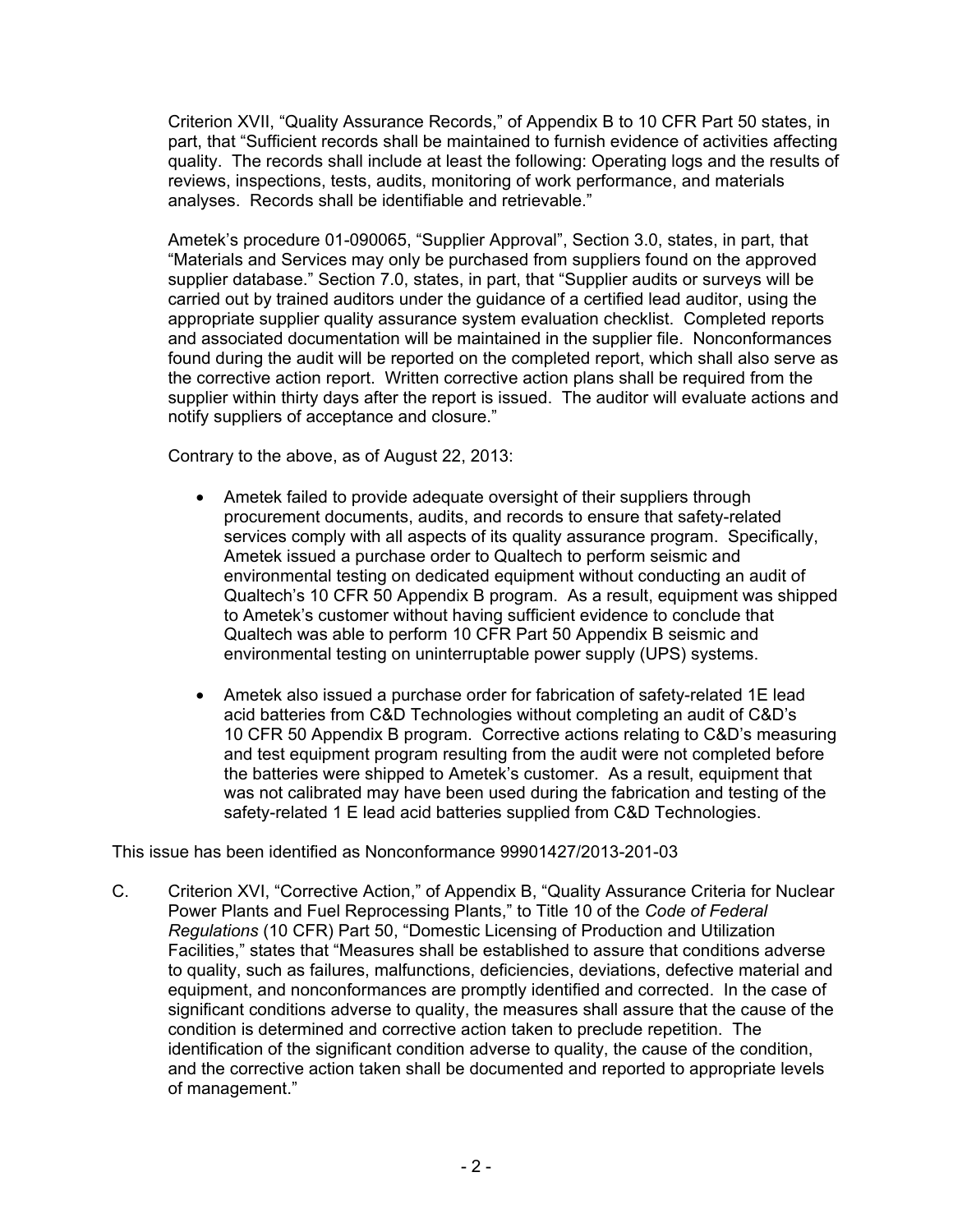Ametek's Quality Policy Manual, Section 14.0, "Corrective and Preventative Action," Revision E, dated January 10, 2010, states, in part, that, "Pertinent managers are responsible for ensuring that implementation of the necessary corrective and preventative action takes place and the actions are effective." Section 14.0 also states, "The Director of Quality is responsible for tracking the resulting corrective action, corrective action implementation, and follow-up on effectiveness."

 Ametek's System Management Procedure, "Corrective Action," Revision K, dated October 5, 2011, states in, part, that, "Actions shall be taken without undue delay." In addition, it states that, "Quality assurance periodically reviews the complaint database to track problem reports and corrective action investigations, monitor trends, and assure timely closure to problem reports and actions."

Contrary to the above, as of August 23, 2013:

- Ametek's corrective action program failed to assure that conditions adverse to quality are promptly identified and corrected. Specifically, Ametek's Report Number 316, dated April 11, 2011 identified that all cabinets did not have a drip shield put in place during heat run testing. Report Number 316 identified that work instructions need to be amended to ensure that heat run testing would be performed with temporary sides and a drip shield installed to ensure that adequate internal temperatures in the cabinet would be reached. As of August 23, 2013, Ametek's heat run testing results quality is indeterminate because the work instructions still lack procedural guidance to ensure that all heat run tests are performed with temporary sides and a drip shield installed and there was no documented evidence of past test setups to ensure that the tests were adequately performed.
- Also, as of August 23, 2013, a 2012 internal audit finding report identified multiple examples of failures to incorporate technical requirements or pass down Part 21 requirements in purchase orders (PO) did not have corrective actions implemented as evident by 20 out of 25 POs in 2013 with the same outstanding issue after the corrective action was supposedly completed.

This issue has been identified as Nonconformance 99901427/2013-201-04

Please provide a written statement or explanation to the U.S. Nuclear Regulatory Commission, ATTN: Document Control Desk, Washington, DC 20555-0001, with a copy to the Chief, Construction Electrical Vendor Branch, Division of Construction Inspection and Operational Programs, Office of New Reactors, within 30 days of the date of the letter transmitting this notice of nonconformance. This reply should be clearly marked as a "Reply to a Notice of Nonconformance" and should include for each noncompliance: (1) the reason for the noncompliance, or if contested, the basis for disputing the noncompliance, (2) the corrective steps that have been taken and the results achieved, (3) the corrective steps that will be taken to avoid noncompliance, and (4) the date when the corrective action will be completed. Where good cause is shown, the NRC will consider extending the response time.

Because your response will be made available electronically for public inspection in the NRC's Public Document Room or through the NRC's Agencywide Documents Access and Management System, which is accessible from the NRC Web site at http://www.nrc.gov/reading-rm/adams.html, to the extent possible, it should not include any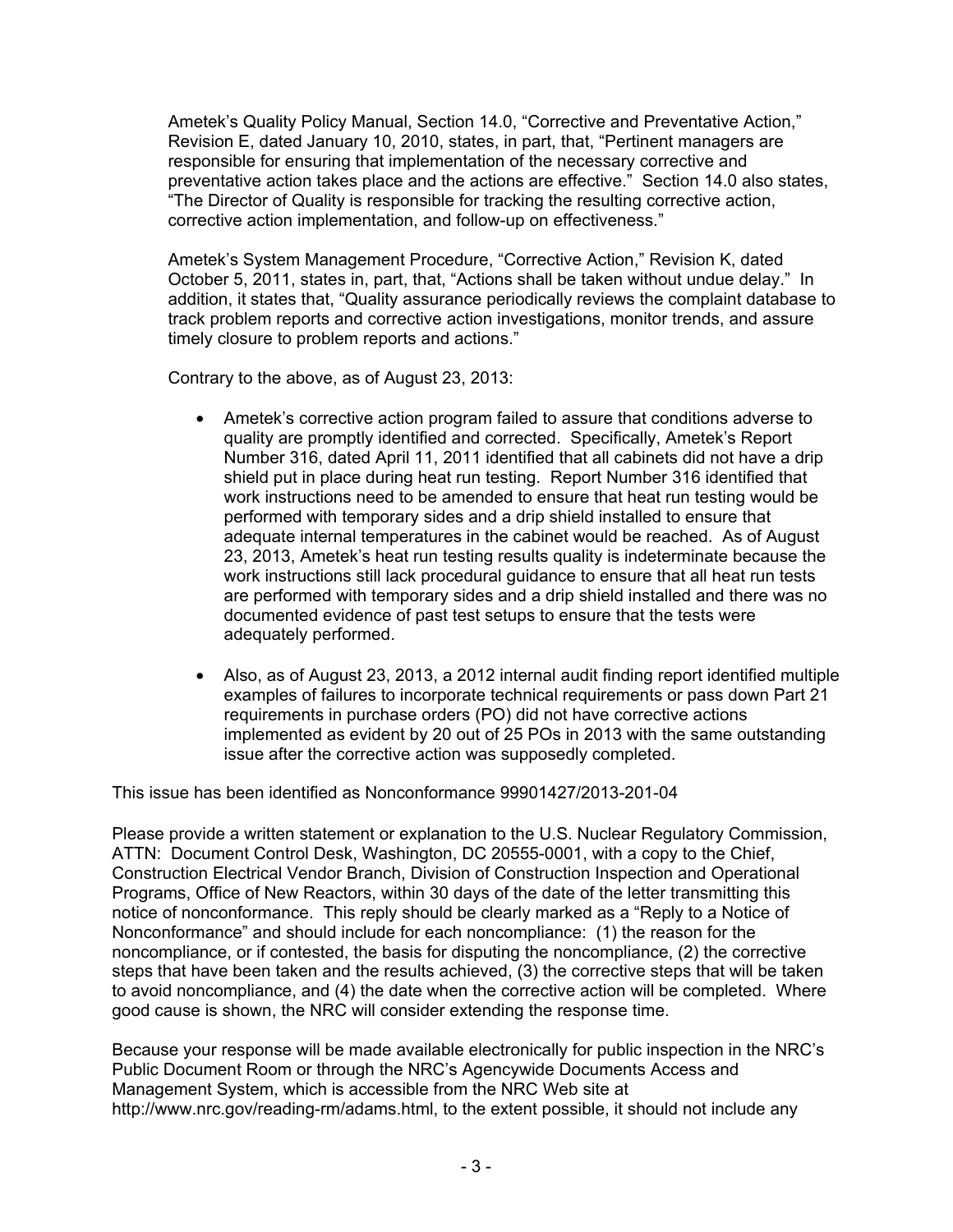personal privacy, proprietary, or Safeguards Information so that it can be made available to the public without redaction. If personal privacy or proprietary information is necessary to provide an acceptable response, then please provide a bracketed copy of your response that identifies the information that should be protected and a redacted copy of your response that deletes such information. If you request that such material be withheld, you must specifically identify the portions of your response that you seek to have withheld and provide in detail the bases for your claim of withholding (e.g., explain why the disclosure of information will create an unwarranted invasion of personal privacy or provide the information required by 10 CFR 2.390(b) to support a request for withholding confidential commercial or financial information). If Safeguards Information is necessary to provide an acceptable response, please provide the level of protection described in 10 CFR 73.21, "Protection of Safeguards Information: Performance Requirements."

Dated this the 10th day of October 2013.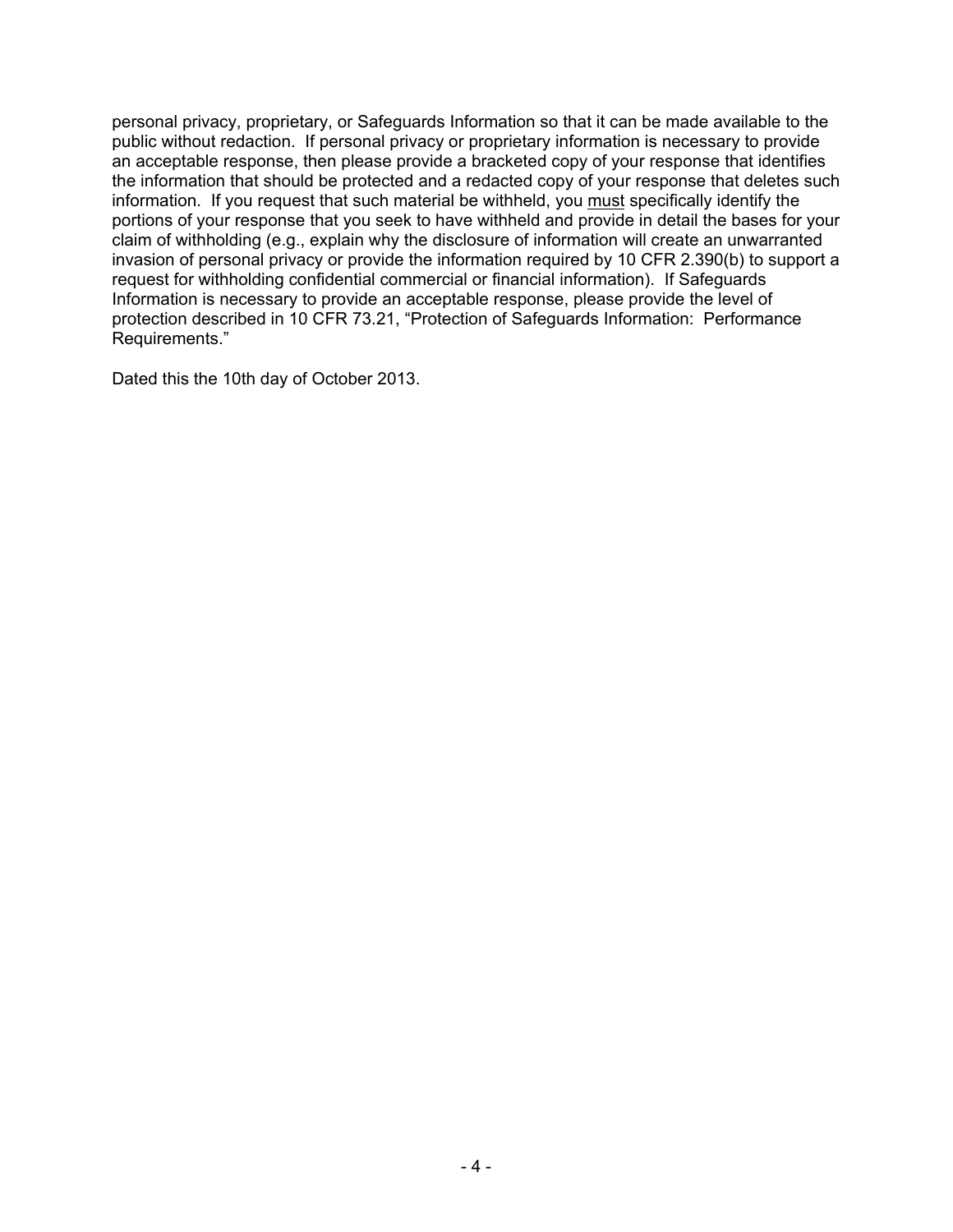### **U.S. NUCLEAR REGULATORY COMMISSION OFFICE OF NEW REACTORS DIVISION OF CONSTRUCTION INSPECTION AND OPERATIONAL PROGRAMS VENDOR INSPECTION REPORT**

| Docket No.:              | 99901427                                                                                                                                                                                                                                                                                          |
|--------------------------|---------------------------------------------------------------------------------------------------------------------------------------------------------------------------------------------------------------------------------------------------------------------------------------------------|
| Report No.:              | 99901427/2013-201                                                                                                                                                                                                                                                                                 |
| Vendor:                  | Ametek Solidstate Controls, Inc.<br>875 Dearborn Drive<br>Columbus, OH 43085                                                                                                                                                                                                                      |
| <b>Vendor Contact:</b>   | Mr. George Ardolino, Division VP Business Unit Manager<br>George.Ardolino@ametek.com                                                                                                                                                                                                              |
| Background:              | Ametek Solidstate Controls, Inc., located at 875 Dearborn Drive,<br>Columbus, OH 43085, provides Class 1E protection equipment,<br>nuclear battery chargers, fusible panelboards, static inverters,<br>terminal blocks, and commercial-grade dedication services to U.S.<br>nuclear power plants. |
| <b>Inspection Dates:</b> | August 19-23, 2013                                                                                                                                                                                                                                                                                |
| Inspection Team Leader:  | Eugene Huang, NRO/DCIP/EVIB                                                                                                                                                                                                                                                                       |
| Inspectors:              | Shavon Edmonds, NRO/DCIP/EVIB<br>Aaron Armstrong, NRO/DCIP/MVIB<br>Paul Coco, NRO/DCIP/MVIB                                                                                                                                                                                                       |
| Approved by:             | Richard A. Rasmussen, Chief<br><b>Electrical Vendor Inspection Branch</b><br>Division of Construction Inspection<br>and Operational Programs<br><b>Office of New Reactors</b>                                                                                                                     |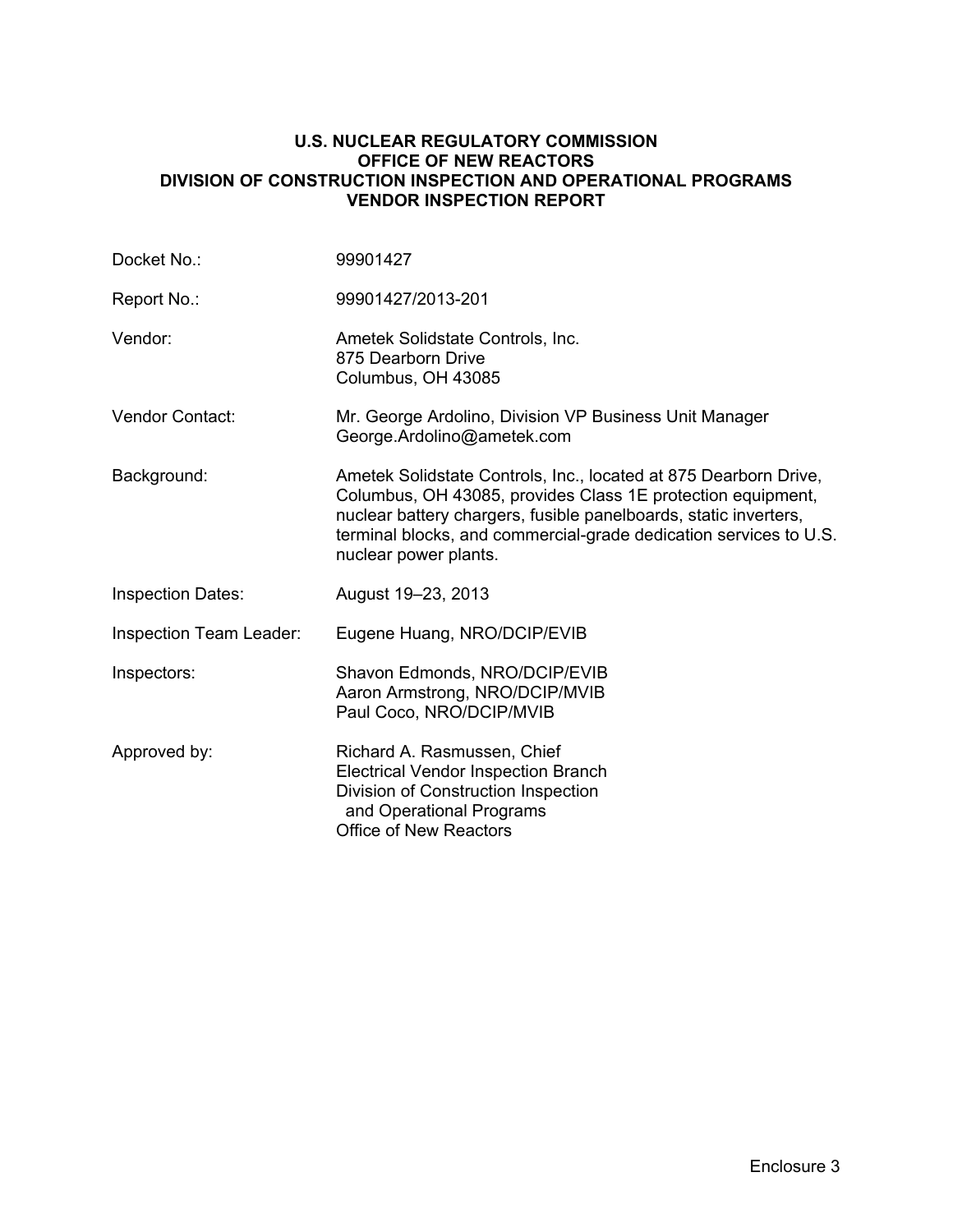## **EXECUTIVE SUMMARY**

#### Ametek Solidstate Controls, Inc. 99901427/2013-201

The U.S. Nuclear Regulatory Commission (NRC) conducted this vendor inspection to verify that Ametek Solidstate Controls, Inc., (hereafter referred to as Ametek), implemented an adequate quality assurance (QA) program that complies with the requirements of Appendix B, "Quality Assurance Criteria for Nuclear Power Plants and Fuel Reprocessing Plants," to Title 10 of the *Code of Federal Regulations* (10 CFR) Part 50, "Domestic Licensing of Production and Utilization Facilities," and 10 CFR Part 21, "Reporting of Defects and Noncompliance." This inspection specifically evaluated Ametek's design, production, testing, and dedication of safety-related electrical components. The inspectors reviewed the procurement, design, equipment qualification, commercial grade dedication (CGD), inspection and testing of the Ametek's battery chargers, power supplies, and static inverters. The NRC conducted this inspection at Ametek's facility in Columbus, OH.

The following regulations served as the bases for this NRC inspection:

- Appendix B to 10 CFR Part 50
- 10 CFR Part 21

The inspectors used Inspection Procedure (IP) 43002, "Routine Inspections of Nuclear Vendors," dated July 15, 2013, IP 43004, "Inspection of Commercial-Grade Dedication Programs," dated April 25, 2011, and IP 36100, "Inspection of 10 CFR Part 21 and Programs for Reporting Defects and Noncompliance," dated February 13, 2012.

The information below summarizes the results of this inspection.

## 10 CFR Part 21 Program

The inspectors concluded that Ametek's implementation of 10 CFR Part 21 did not meet the requirements of 10 CFR Part 21. The inspectors identified Violation 99901427/2013-201-01 for Ametek's failure to report a defect associated with substantial safety hazards as soon as practicable within 60 days of discovery or file an interim report. Specifically, Ametek was notified of a deviation with Tyco Potter & Brumfield relays on October 8, 2008, and failed to notify the NRC, effected licensees, and customers until 110 days later on January 26, 2009 to replace all effected Tyco/Potter & Brumfield relays.

## Commercial Grade Dedication

The inspectors concluded that Ametek has not established a program that adequately controls CGD in accordance with the regulatory requirements of Appendix B to 10 CFR Part 50. Specifically, Ametek is not effectively implementing its CGD program in a way consistent with the requirements of Criterion III, "Design Control," of Appendix B to 10 CFR Part 50. The inspectors issued Nonconformance 99901427/2013-201-02, for Ametek's failure to use a suitable testing program to verify the adequacy of the design of multiple battery chargers and inverters. Specifically, Ametek did not identify or test surge withstand capability as a critical characteristic for two battery chargers, which required surge protection capability per the customer specifications.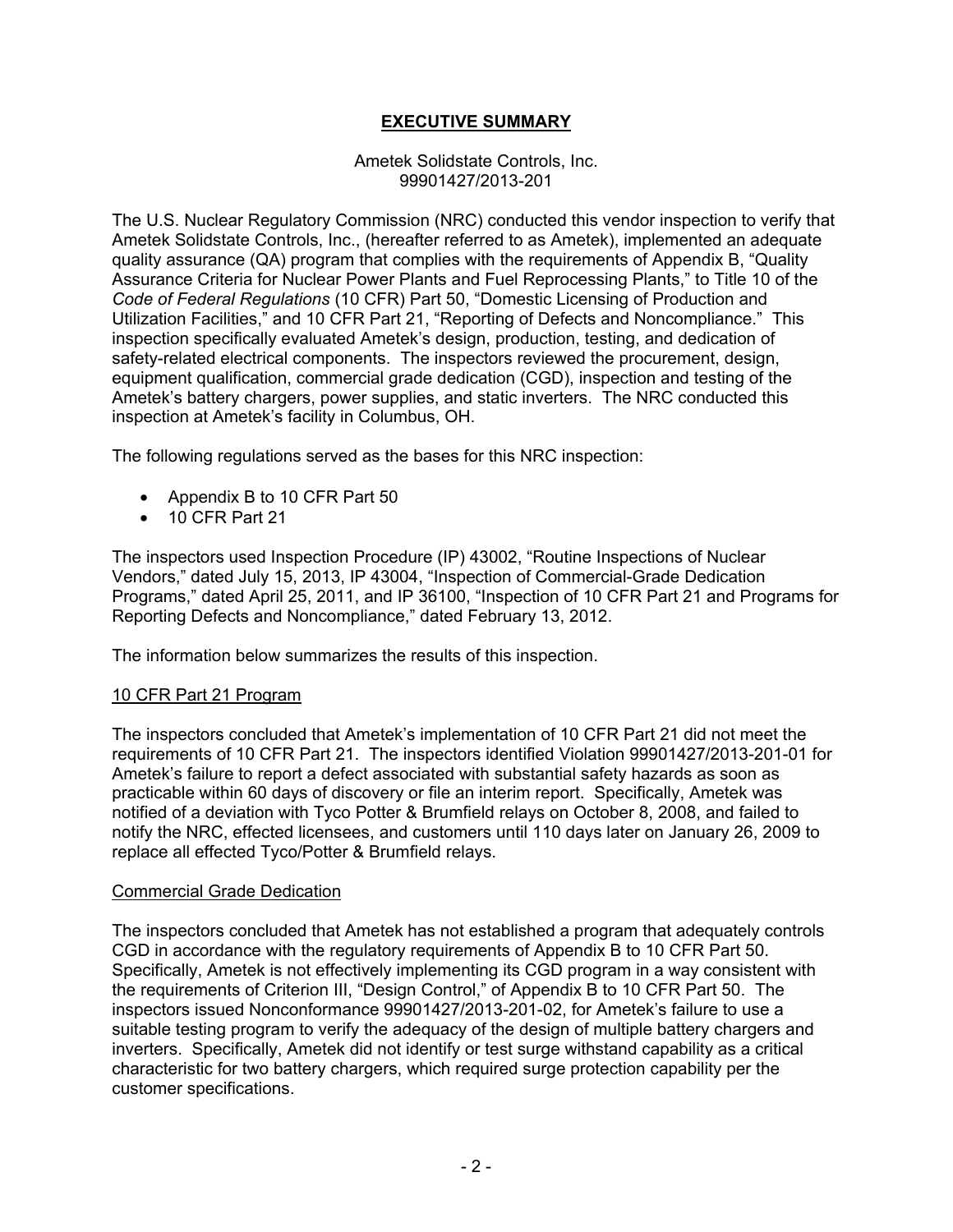Ametek also did not verify or validate a critical characteristic of synchronization testing which was outside of the acceptance criteria in eight out of nine battery chargers/inverters.

## Design Control

The inspectors concluded that, with the exception of the items identified under CGD, above, Ametek's design control activities conformed to the requirements of Criterion III, "Design Control," of Appendix B to 10 CFR Part 50. No findings of significance were identified.

#### Procurement Document Control and Oversight of Contract Activities

The inspectors concluded that Ametek has not established a program that adequately implements the requirements of Criterion VII, "Control of Purchased Material, Equipment, and Services," of Appendix B to 10 CFR Part 50. The inspectors issued Nonconformance 99901427/2013-201-03, for Ametek's failure to provide adequate oversight of Qualtech and C&D Technologies through procurement documents, audits, and records to ensure that safetyrelated fabrications and testing services comply with all aspects of the quality requirements of 10 CFR 50 Appendix B.

#### Measuring and Test Equipment

The inspectors concluded that Ametek has established a program that adequately controls calibration and use of measuring and test equipment in accordance with the regulatory requirements of Criterion XII, "Control of Measuring and Test Equipment," of Appendix B to 10 CFR Part 50. No findings of significance were identified.

#### Nonconformance Program

The inspectors concluded that the implementation of Ametek's programs for control of nonconforming material, parts, or components and corrective action were consistent with the regulatory requirements in Criterion XV, "Nonconforming Materials, Parts, or Components," of Appendix B to 10 CFR Part 50. No findings of significance were identified.

#### Corrective Action Program

The inspectors concluded that Ametek has not established a program that adequate implements the requirements of Criterion XVI, "Corrective Action," of Appendix B to 10 CFR Part 50. The inspectors issued Nonconformance 99901427/2013-201-04 for Ametek's failure to ensure conditions adverse to quality are promptly identified and corrected.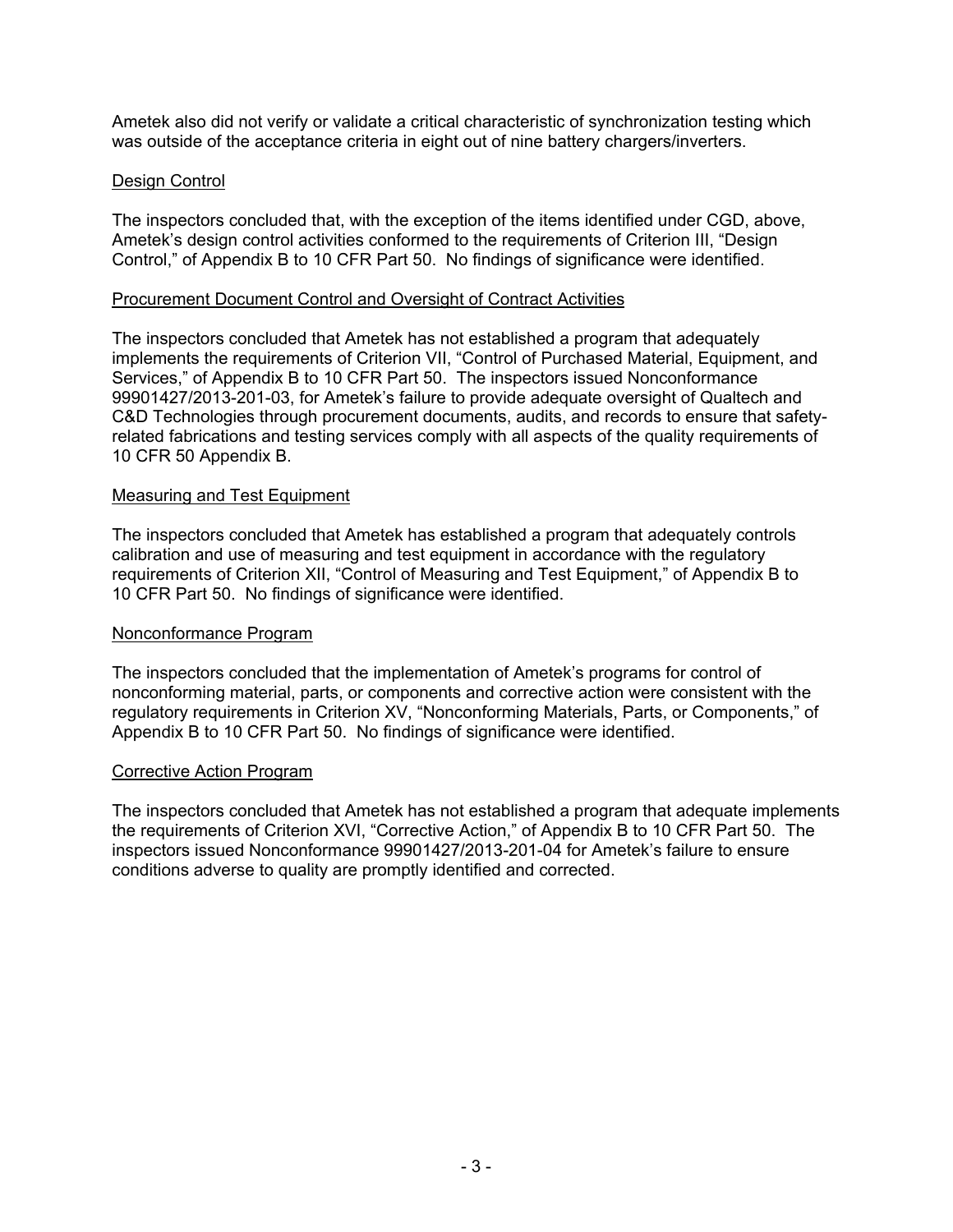## **REPORT DETAILS**

## **1. Part 21**

#### a. Inspection Scope

The inspectors reviewed Ametek's policies and implementing procedures that govern its Title 10 of the *Code of Federal Regulations* (10 CFR) Part 21 program to verify compliance with the requirements of 10 CFR Part 21, "Reporting of Defects and Noncompliance." Specifically, the inspectors reviewed Ametek's procedure that describes the authorities and responsibilities for reporting defects and noncompliance. The inspectors also interviewed the quality assurance (QA) director and staff members of Ametek, on the implementation of the Part 21 program and reviewed a sample of 10 CFR Part 21 evaluations. As required by 10 CFR Part 21.6, "Posting Requirements," the inspectors verified that Ametek had posted notices that included (1) a copy of Section 206 of the Energy Reorganization Act of 1974, (2) a copy of 10 CFR Part 21, and (3) a description of the Ametek's procedure that implements the regulation.

#### b. Observations and Findings

The inspectors noticed that Ametek received a letter from Beaver Valley Power Station, dated October 8, 2008, which identified that Tyco/Potter & Brumfield Relays may produce potential unstable output voltages caused by intermittent high relay resistance. These relays were used for alarm functions and control circuitry that could create nuisance alarming or erratic operation of the equipment. Similar relays are used throughout other operating plants. Ametek assessed the Beavey Valley letter and concluded that the issue was a substantial safety hazard. However, Ametek did not report this defect until January 26, 2009, 110 days later. In the notification made to the NRC and customers, Ametek recommended that all licensees and customers replace all the effected Tyco/Potter & Brumfield relays. The inspectors discussed with Ametek's QA manager that Ametek failed to evaluate this deviation as soon as practicable within 60 days of discovery. This issue is identified as Violation 99901427/2013/201-01

#### c. Conclusions

The inspectors issued Notice of Violation 99901427/2013-201-01 for Ametek's failure to evaluate deviations and failures to comply associated with substantial safety hazards within 60 days of Discovery. Specifically, Ametek failed to report a defect associated with substantial safety hazards as soon as practicable within 60 days of discovery or file an interim report. Specifically, Ametek was notified of a deviation with Tyco Potter & Brumfield relays on October 8, 2008 and the NRC, effected licensees, and customers were notified 110 days later on January 26, 2009.

## **2. Commercial Grade Dedication**

#### a. Inspection Scope

The inspectors reviewed Ametek's implementing policy and procedures that govern the commercial grade dedication (CGD) process to ensure that those guidelines adequately described the process as required by 10 CFR Part 21. The inspectors reviewed a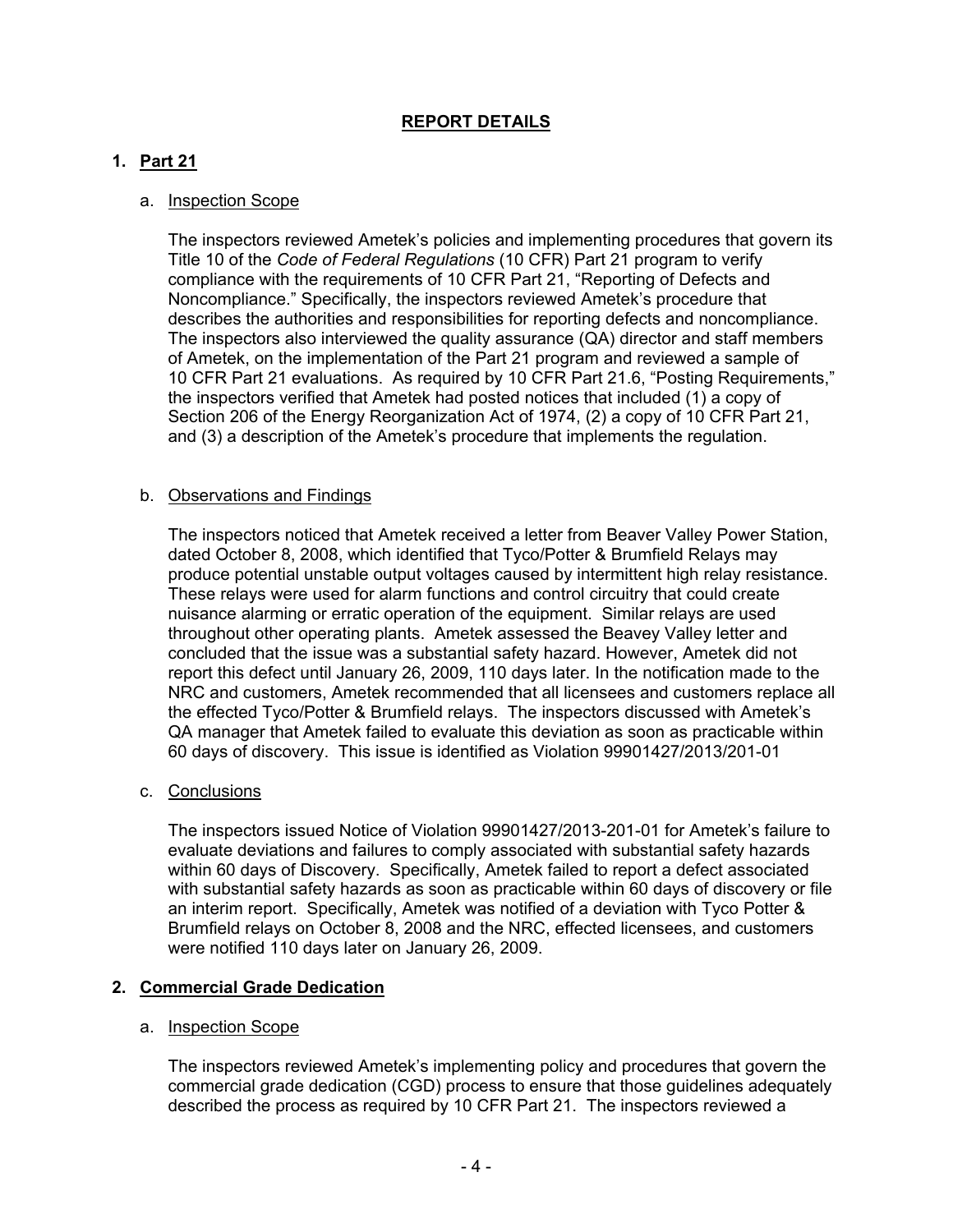sample of CGD packages to determine if the process used by Ametek's for dedicating its electrical components was being adequately implemented. The inspectors also observed the CGD of a voltage sense board and a battery charger by Ametek staff and evaluated samples of test packages of systems (e.g. UPS, inverter, battery charger or Isolimiter) and parts which were tested for CGD. The inspectors discussed the dedication process with Ametek's quality and technical staff associated with performance of the CGD process.

The inspectors reviewed Ametek's customer orders to ensure each system (e.g. UPS, inverter, battery charger, or Isolimiter) is designed to the order's requirements. Ametek's procedure 01-090102, "Commercial Grade Dedication," which states in part, "Design criteria will follow the guidelines of Institute of Electrical and Electronic Engineers (IEEE) 323 and 344 and/or the customer's order/specification, as appropriate."

The inspection team also reviewed a sample of 10 CGD packages for replacement parts. Each package identified the parts and listed the critical characteristics, verification, and acceptance methods used as stated in procedure 01-090102, "Commercial Grade Dedication." The inspection team also looked at the dedication of 125 VDC/300A battery chargers, purchased by Duke Energy in PO A3PB-6-0008-00-Q1 dated, April 20, 2009, for two battery chargers.

The inspectors also witnessed CGD activities for a PCB 130vdc voltage sense board purchased by Excelon under PO 0050946, dated July 18, 2013, to be used at Clinton Nuclear Station. The inspection team verified the test engineers qualifications and the calibration of the equipment used during the testing. The inspection team also observed the CGD activities for a battery charger/rectifier purchased by TVA under PO 00072332 dated June 5, 2013, to be used at Sequoyah nuclear plant. The inspection team also witnessed portions of a loaded 50 hour burn-in test.

## b. Observations and Findings

The critical characteristics for the dedication of 125 VDC/300A battery chargers purchased by Duke were based upon customer specifications and IEEE testing guidance to verify overall functionality. IEEE 650, "Standard for Qualification of Class 1E Static Battery Chargers and Inverters for Nuclear Power Generating Stations," describes the class 1E performance characteristics for battery chargers and inverters. As discussed with Ametek staff, Ametek does not specifically list a series of critical characteristics for each system but uses functional performance testing to verify compliance with IEEE guidelines and customer order/specifications. The IEEE guidance and customer specifications were tested in accordance with procedure No. C97559, Revision C, date August 1, 2012. However, the Inspection team noted that the PO requested surge protection installed in the battery chargers, but testing its capability was excluded from C97559 and was not listed as a critical characteristic. Additionally, IEEE 650 lists surge withstand capability as a suggested performance requirement to be considered in acceptance testing for class 1E performance characteristics. Ametek was unable to provide objective evidence of the functionality of the battery chargers surge withstand capability. Ametek staff showed that the surge capability was installed but could not provide documented justification or evaluation to assure the systems functionality in the battery chargers. The battery chargers were required to be certificated for class 1E operation and were shipped to Oconee Nuclear in Oconee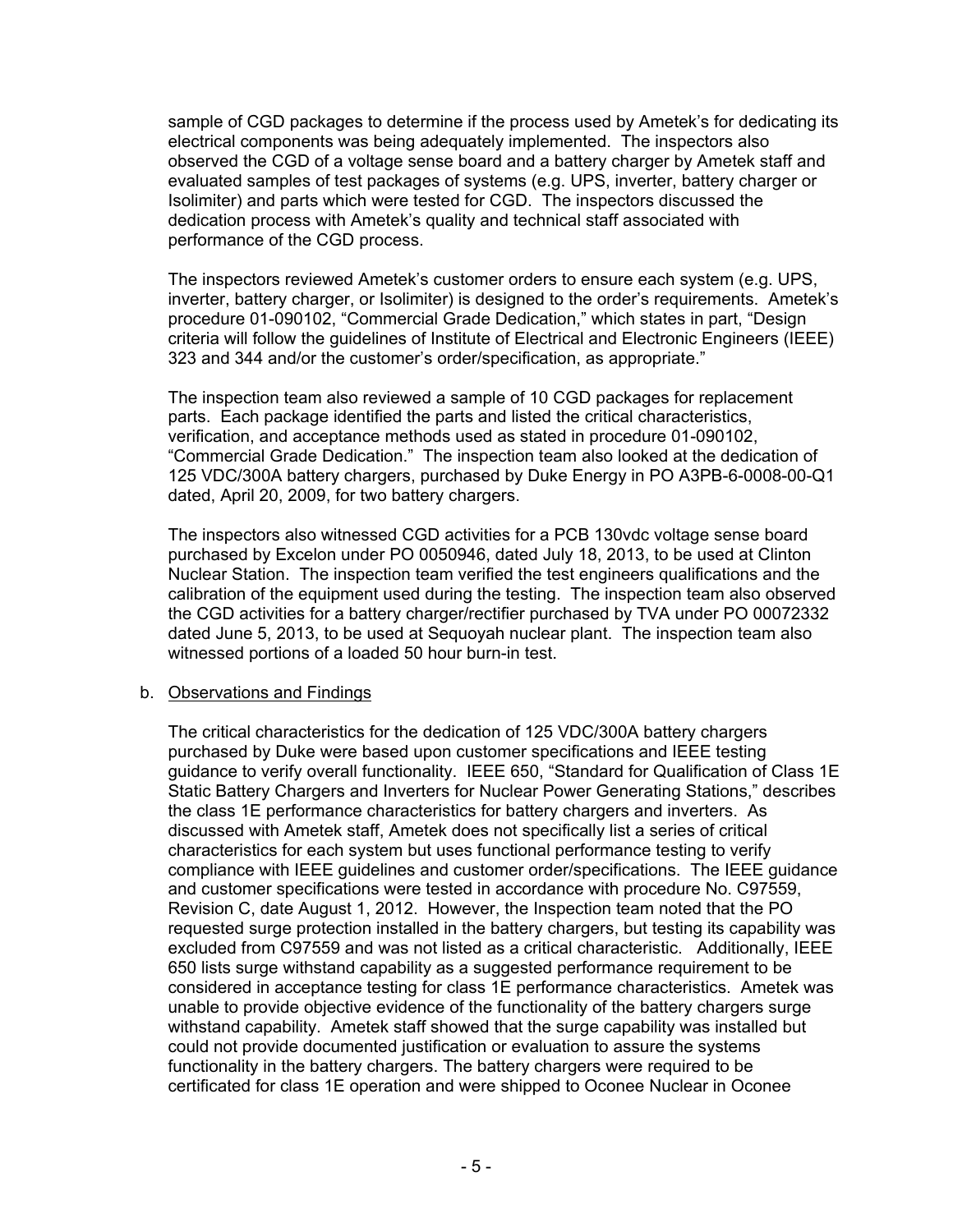County, SC. Ametek failed to review the adequacy of the design of these battery chargers by not testing or evaluating the surge withstand capability.

This issue has been identified as one example of Nonconformance 99901414/2013-201-02.

The inspection team also reviewed the dedication of inverter and battery charger sets of nine units in PO 00484791, dated January 18, 2012 purchased by Exelon. The inverter and battery charger sets were required to be certificated for class 1E operation and used in Briadwood and Byron Nuclear Stations. The defined testing for acceptance included dielectric test, temperature rise test, burn-in, synchronization, performance efficiency, harmonic content, and auxiliary device testing as required by the customer specifications and IEEE 650. The testing was documented and done in accordance with procedure No. C103552, Revision A, September 7, 2011. The inspection team noted that the PO requested surge protection be installed in the inverter and battery charger sets, but testing its capability was excluded from C103552 and not listed as a critical characteristic. The inspection team also noted that the acceptance criteria for synchronization testing were not met in 8 of the 9 units. The 8 units tested 0.1 to 0.3 Hz above or below the acceptable 0.4 Hz band to meet the testing criteria. Ametek staff did not perform an evaluation of the results that were outside the acceptance band. Ametek failed to review the adequacy of the design of these 8 units by not evaluating test results that were outside of the acceptance criteria for synchronization testing.

This issue has been identified as another example of Nonconformance 99901414/2013- 201-02.

c. Conclusions

The inspectors reviewed Ametek's policies and implementing procedures that govern the CGD program to verify compliance with the requirements of Criterion III, "Design Control," and Criterion VII, "Control of Purchased Material, Equipment, and Services," of Appendix B to 10 CFR Part 50.

Based on this review, the inspectors issued Nonconformance 99901427/2013-201-02 because Ametek failed to identify or test surge withstand capability as a critical characteristic for two battery chargers, which required surge protection capability per the customer specifications. Ametek also did not verify or validate a critical characteristic of synchronization testing which was outside of the acceptance criteria in eight out of nine battery chargers/inverters.

## **3. Design Control**

## a. Inspection Scope

The inspectors reviewed Ametek's policies and implementing procedures that govern the design control program to verify compliance with the regulatory requirements in Criterion III, "Design Control," of Appendix B, "Quality Assurance Program Criteria for Nuclear Power Plants and Fuel Reprocessing Plants," to 10 CFR Part 50, "Domestic Licensing of Production and Utilization Facilities."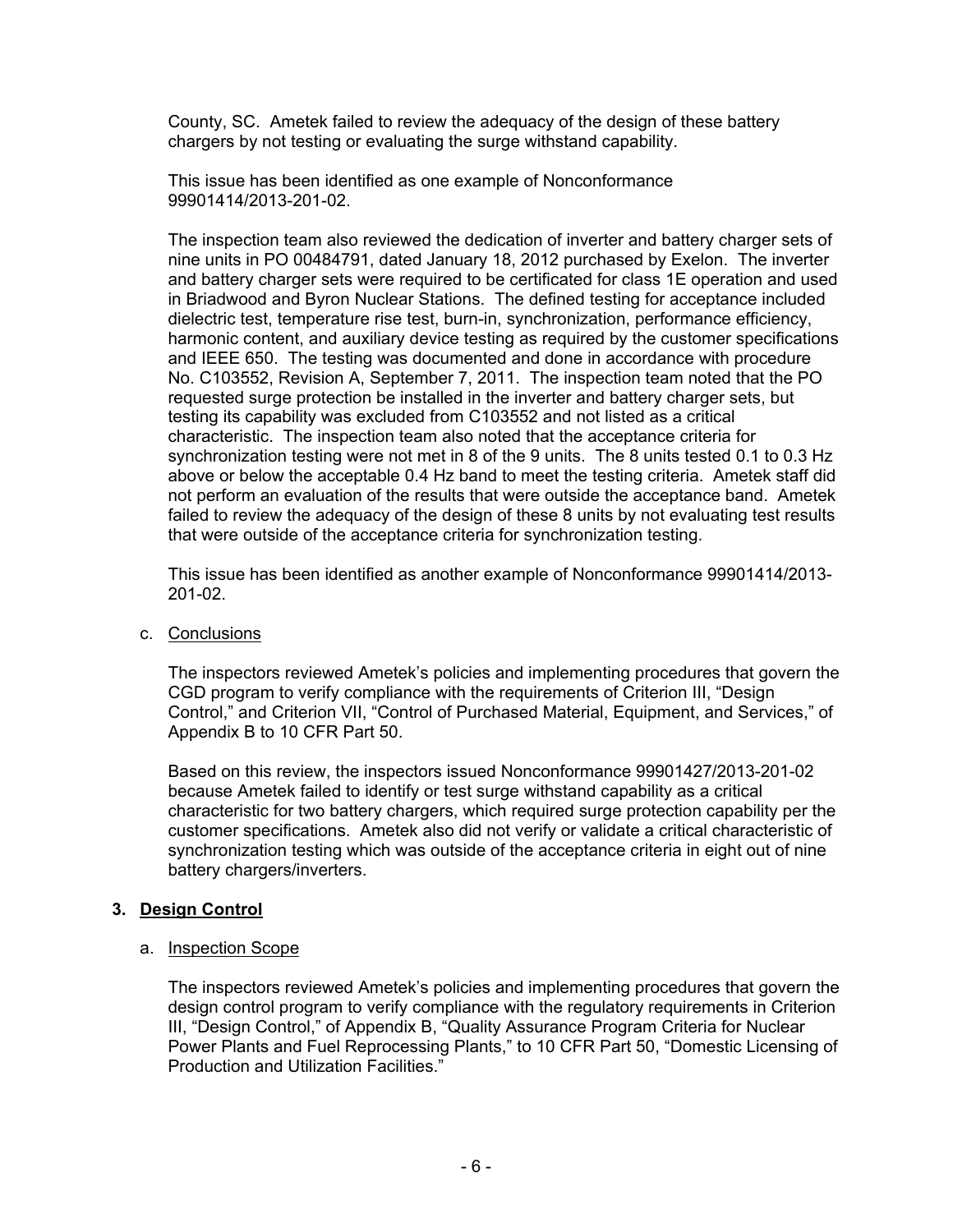The inspectors evaluated the adequacy of design inputs and requirements on a sample of equipment qualification packages relating to: dc power supplies; uninterruptable power supplies; relays; battery chargers; and other inverters. The inspectors evaluated a sample of seismic qualification reports and verified the design input and test results were consistent with the guidance established in the IEEE 344 standard. The inspectors also reviewed a sample of electromagnetic interference (EMI) reports and verified that testing was done to the correct technical requirements and specifications.

The inspectors also reviewed a sample of procurement and component design specification documents, seismic, EMI, equipment qualification reports, and associated Ametek's POs. The inspectors also discussed the design control program with Ametek's management and technical staff. The attachment to this inspection report lists the documents reviewed by the inspectors.

## b. Observations and Findings

No findings of significance in this area.

## d. Conclusions

Based on the samples reviewed, the inspectors determined that Ametek's policies and implementing procedures that govern the design control program were consistent with the requirements of Criterion III, "Design Control," of Appendix B to 10 CFR Part 50. No findings of significance were identified.

## **4. Procurement/ Supplier Control**

## a. Inspection Scope

The inspectors reviewed Ametek's policies and implementing procedures that govern the implementation of Ametek oversight of contracted activities to verify compliance with Criterion IV, "Procurement Document Control," and Criterion VII, "Control of Purchased Material, Equipment, and Services," of Appendix B to 10 CFR Part 50. Specifically, the inspectors reviewed methods used by the purchasing organizations to qualify suppliers of safety-related items and services by reviewing a sample of POs, internal and external audits, and supplier calibration certifications. In addition, the inspectors discussed supplier control and procurement processes with Ametek's management and technical staff.

## b. Observations and Findings

## b.1. Procurement Document Control

The inspection team evaluated Ametek's December 2012 internal audit report which included audit finding 12-003-01 that identified missing technical requirements such as 10 CFR Part 21 regulation and technical QA requirements passed down to lower tier suppliers in safety-related POs issued from Ametek. The inspection team evaluated the corrective actions that resulted from audit finding 12-003-01, which indicated that the actions to prevent reoccurrence and had been marked complete as of January 2013. However, the inspection team identified 20 out of 25 sampled PO's after January 2013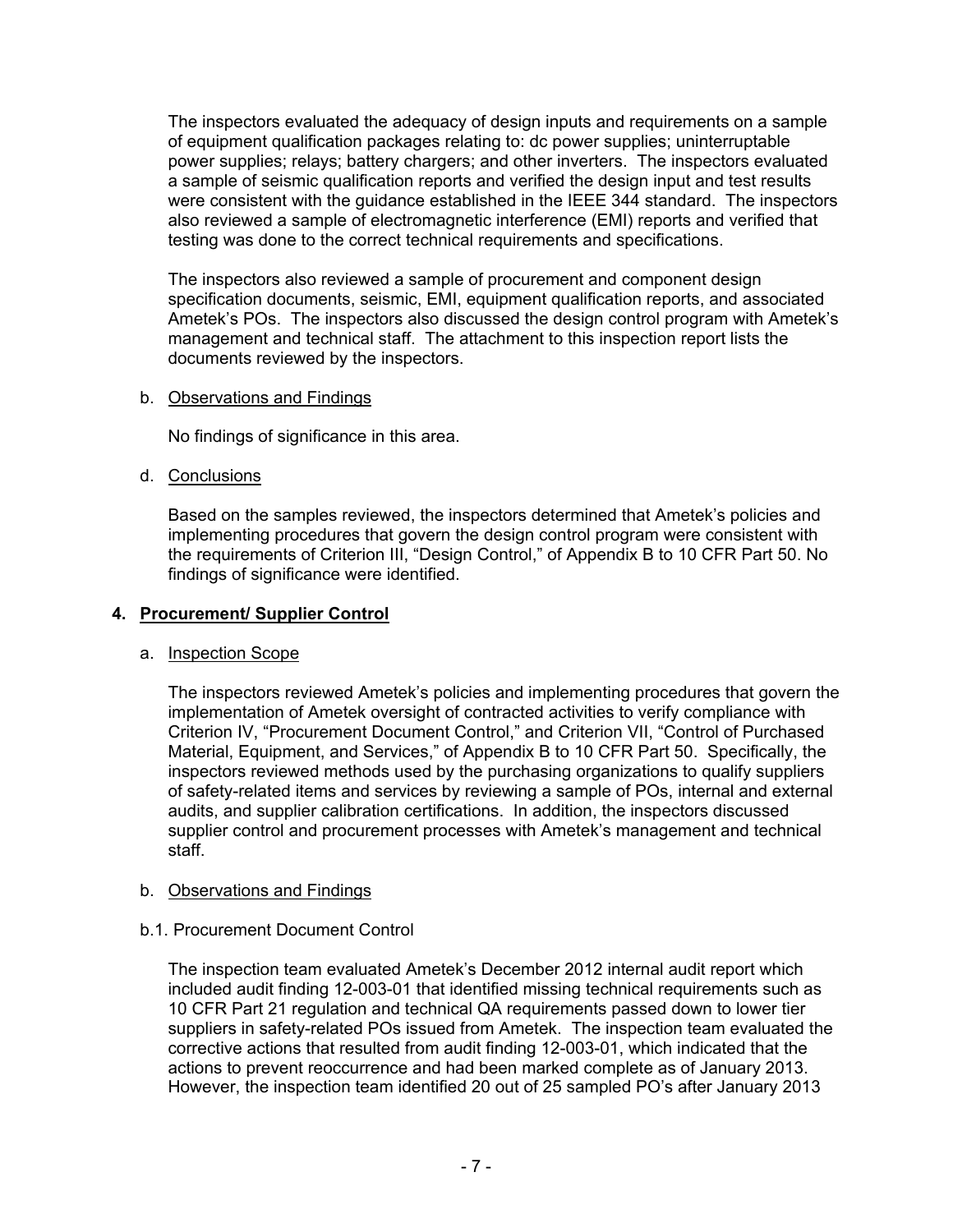that still lacked Part 21 requirements for Appendix B suppliers. Ametek failed to ensure that this corrective action would not reoccur after it was marked complete.

This issue is one example of Nonconformance 99901427/2013-201-04, which is also discussed in section 7 of this report.

#### b.2. Supplier Qualification Activities

While reviewing audit documentation of Ametek's vendors from their approved vendors list, the inspection team identified that Ametek had not completely verified all applicable criteria to the services provided by their sub-suppliers. Specifically, Qualtech, a subsupplier that provides safety-related environmental and seismic qualification testing and CGD services for Ametek's UPS systems and equipment, had been issued a PO by Ametek for seismic testing on dedicated equipment before completing an audit of their services and 10 CFR Part 50 Appendix B program. The inspectors discovered that a completed audit was not available to review and therefore, the inspectors determined that there was not enough sufficient evidence to conclude that Qualtech was qualified to perform safety related qualification on testing on this dedicated equipment. Ametek failed to provide adequate oversight of Qualtech in the procurement of safety-related environmental and seismic qualification testing and CGD services.

This issue has been identified as an example of Nonconformance 99901414/2013-201-03.

Ametek also issued a PO for fabrication and testing of safety-related 1E Lead acid batteries from C&D Technologies before completing an audit of their 10 CFR Part 50 Appendix B program. While reviewing the 10 CFR 50 Appendix B audit of C&D technologies, the inspection team noted that one audit finding had been issued resulting from the identification of two separate oven controllers that shared the same identification number and a voltage monitor with a calibration sticker that displayed two separate calibration due dates. In response to the audit finding, C&D technologies wrote a corrective action request as a response to the audit finding which indicated that a number of additional nonconformances were found related to the calibration program and that a full extent of condition analysis had to be performed to identify all other incidence of calibration equipment and records. As a result, C&D issued a Part 21 notification to the NRC and effected licensees and customers. Ametek's management indicated that at the time of the audit the battery cells were in a forming tank and had not completed the final testing and acceptance. The shipment of these safety-related 1E lead acid batteries arrived before the extent of condition of C&D's M&TE program was completed. Ametek did not track or verify C&D's corrective action to Ametek's audit finding so they did not ensure that the same M&TE that was in C&D's extent of condition was not used as part of the fabrication and testing of the battery cells. As a result, equipment that was not calibrated could have been used during the fabrication and testing of the safety-related 1E lead acid batteries supplied from C&D Technologies. Ametek failed to provide adequate oversight of C&D in the procurement of safety-related 1E lead acid batteries.

This issue has been identified as another example of Nonconformance 99901414/2013- 201-03.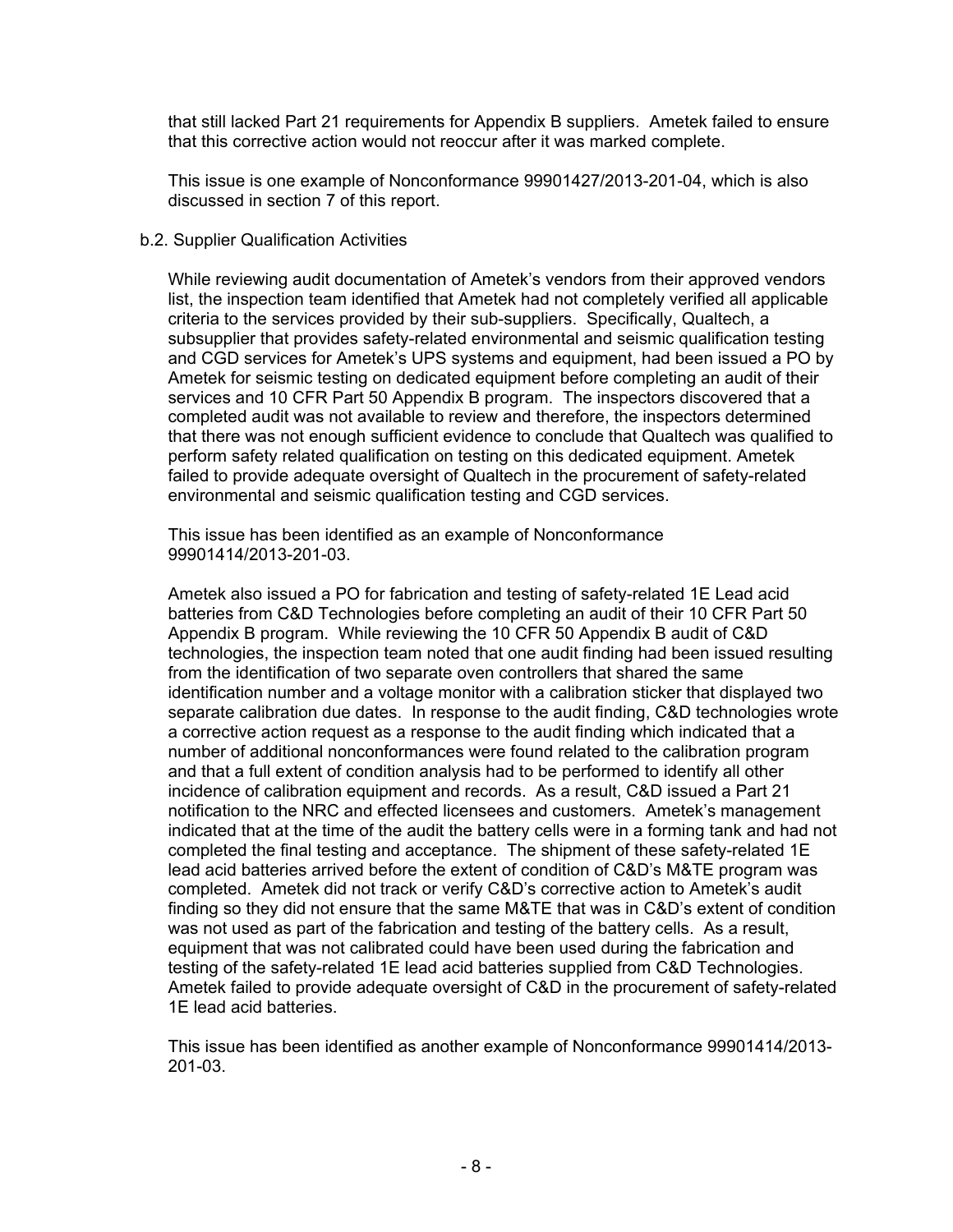## b. Conclusions

The inspectors reviewed Ametek's implementing procedures governing the supplier approval process to verify compliance with the requirements of Criterion IV, "Procurement Document Control," and Criterion VII, "Control of Purchased Material, Equipment, and Services," of Appendix B to 10 CFR Part 50.

Based on this review, the inspectors issued Nonconformance 99901427/2013-201-03 because Ametek failed to provide adequate oversight of Qualtech and C&D Technologies through procurement documents, audits, and records to ensure that safety-related fabrications and testing services comply with all aspects of the quality requirements of 10 CFR 50 Appendix B.

#### **5. Measuring and Test Equipment**

#### a. Inspection Scope

The inspectors reviewed Ametek's policies and implementing procedures in compliance with the regulatory requirements of Criterion XII, "Control of Measuring and Test Equipment," of Appendix B to 10 CFR Part 50. Specifically, the inspectors sampled Ametek's M&TE calibration records for test equipment to ensure that all requirements of instruments and testing devices used in activities affecting quality are properly controlled and satisfactory. The inspection team reviewed certificates of calibration services and samples of POs for calibrated equipment. In addition, the inspectors discussed M&TE processes with Ametek's management and technical staff.

The inspection team evaluated the oversight of Ametek's M&TE program by reviewing Ametek's certifications for calibration labs to ensure that the services that are procured are traceability to National Institute of Standards and Technology standards and the American Association for Laboratory Accreditation (A2LA) programs. The inspection team interviewed personnel responsible for the storage, control, and calibration of M&TE. In addition, the inspection team evaluated records from Ametek's equipment database which classifies all M&TE current calibration status and record history. The inspectors evaluated a sample of M&TE from seismic and environmental qualification test reports and traced the calibration records of the test equipment to the supplier's accreditation records which covered the ranges of parametric values for which these devices were used during testing. The inspection team confirmed that instruments were calibrated and appropriate for each activity being performed during a walkdown of the facility. The inspectors verified that the M&TE had appropriate calibration stickers and current calibration dates, including calibration due dates, and that the associated calibration records were current and available for review.

#### b. Observations and Findings

No findings of significance identified in this area.

## c. Conclusions

The inspectors determined that the implementation of Ametek's programs for control of calibration and use of M&TE were consistent with the regulatory requirements of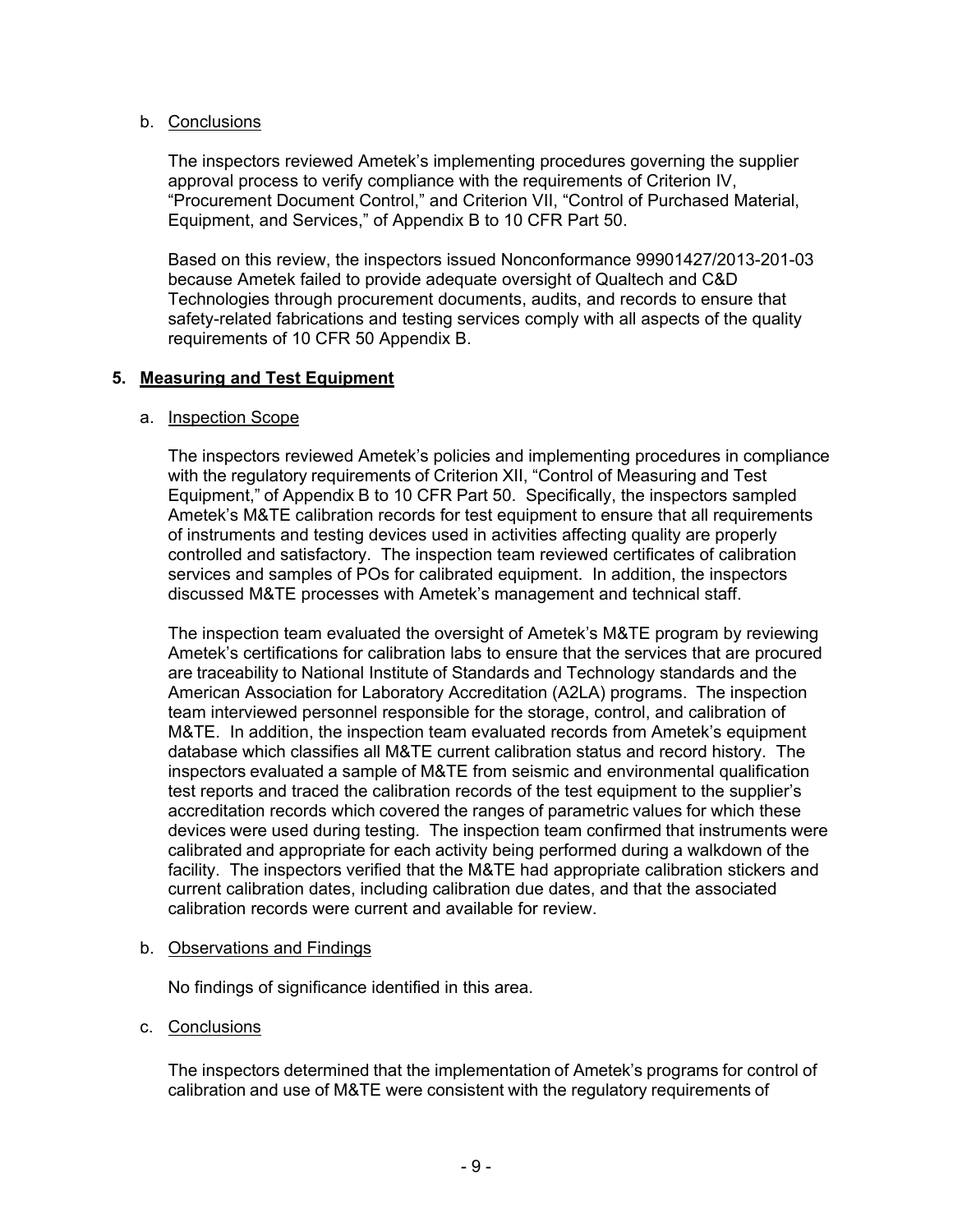Criterion XII of Appendix B to 10 CFR Part 50. No findings of significance were identified.

## **6. Nonconformances**

## a. Inspection Scope

The inspectors reviewed policies, implementing procedures, and records that governed the control of nonconforming materials, parts, and components to verify compliance with Criterion XV, "Nonconforming Materials, Parts, or Components," of Appendix B to 10 CFR Part 50. To verify that Ametek's implementation and control over these processes were adequate, the inspectors reviewed Ametek's procedures that govern corrective action and control and correction of nonconforming items and nonconformance logs.

The inspectors verified that Ametek had programs in place to address nonconforming material, parts, or components. The inspectors reviewed the nonconformance log process and the disposition of the nonconformance in the logs. The inspectors also discussed the requirements for training conducted for personnel responsible for completing the nonconformance logs.

The inspectors verified that Ametek's procedures address the requirement that nonconforming material, parts, or components shall be segregated, and verified the implementation of this requirement. The inspectors discussed Ametek's hold process and observed the hold area to understand how the Ametek's staff segregated items in the shop for dispositioning.

## b. Observations and Findings

No findings of significance identified in this area.

## c. Conclusions

The inspectors concluded that Ametek is implementing its nonconforming material, parts, or components program in accordance with Criterion XV of Appendix B to 10 CFR Part 50. Based on the sample of documents reviewed, the inspectors also determined that Ametek is implementing its policies and procedures associated with its nonconforming material, parts, and components. No findings of significance were identified.

## **7. Corrective Actions**

## a. Inspection Scope

The inspectors reviewed policies, implementing procedures, and records that govern corrective actions to verify compliance with Criterion XVI, "Corrective Action," of Appendix B to 10 CFR Part 50. In addition, the inspectors conducted several interviews of Ametek's management and technical staff about the evaluation process of corrective actions. The inspectors reviewed the following items:

• Ametek's procedures that govern corrective action and nonconforming items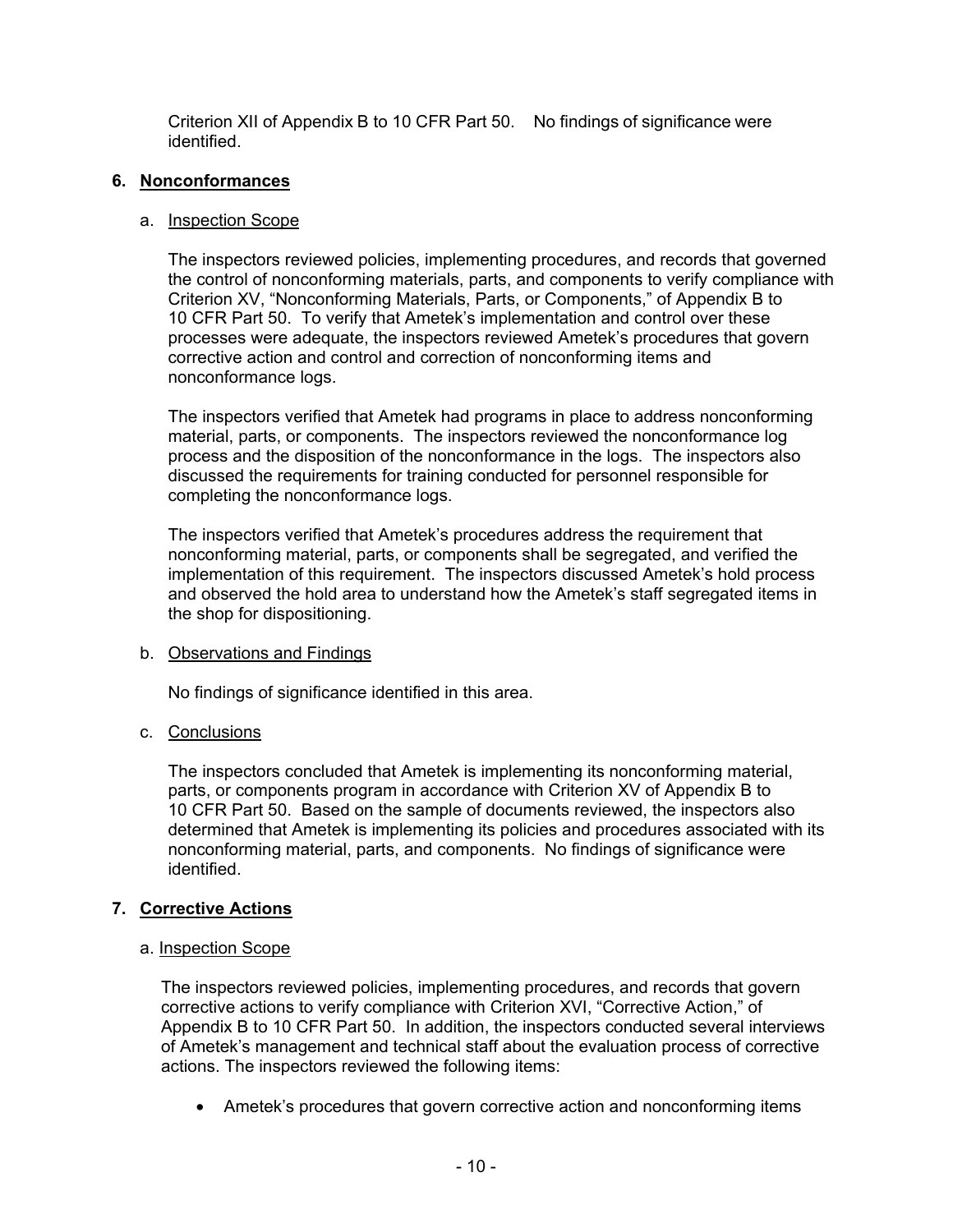• the corrective action log, the nonconformance log, and several corrective action reports

#### b. Observations and Findings

 During review of a sample of corrective action reports, the inspectors noted that Ametek Report Number 316, dated April 11, 2011 identified that cabinets did not have a drip shield put in place during heat run testing. Report Number 316 identified that work instructions need to be amended to ensure that heat run testing would be performed with temporary sides and a drip shield installed to ensure that adequate internal temperatures in the cabinet would be reached. The inspectors questioned whether Ametek did an evaluation on the cabinet in question and past cabinets to ensure that heat run tests were set up correctly, but Ametek was not able to provide any documentation that they evaluated or assessed this concern. The inspectors observed and questioned one test engineer who performed a heat run test correctly, however test setups were not documented to ensure that test runs were performed with the temporary sides and drip shield. As of August 23, 2013, Ametek's heat run testing results quality is indeterminate because the work instructions still lack procedural guidance or documentation of the actual test configuration to ensure that all heat run tests are performed with temporary sides and a drip shield installed.

#### c. Conclusions

The inspectors reviewed Ametek's implementing procedures governing the supplier approval process to verify compliance with the requirements of Criterion XI, "Corrective Action," of Appendix B to 10 CFR Part 50.

Based on this review, the inspectors issued Nonconformance 99901427/2013-201-04 because of Ametek's failure to ensure conditions adverse to quality are promptly identified and corrected as noted by examples in this section and section 4 of this report.

## **8. Entrance and Exit Meetings**

On August 19, 2013, the inspectors presented the inspection scope during an entrance meeting with Mr. George Ardolino, Division VP Business Unit Manager, and other Ametek personnel. On August 23, 2013, the inspectors presented the inspection results during an exit meeting with Mr. George Ardolino, Division VP Business Unit Manager, and other Ametek personnel.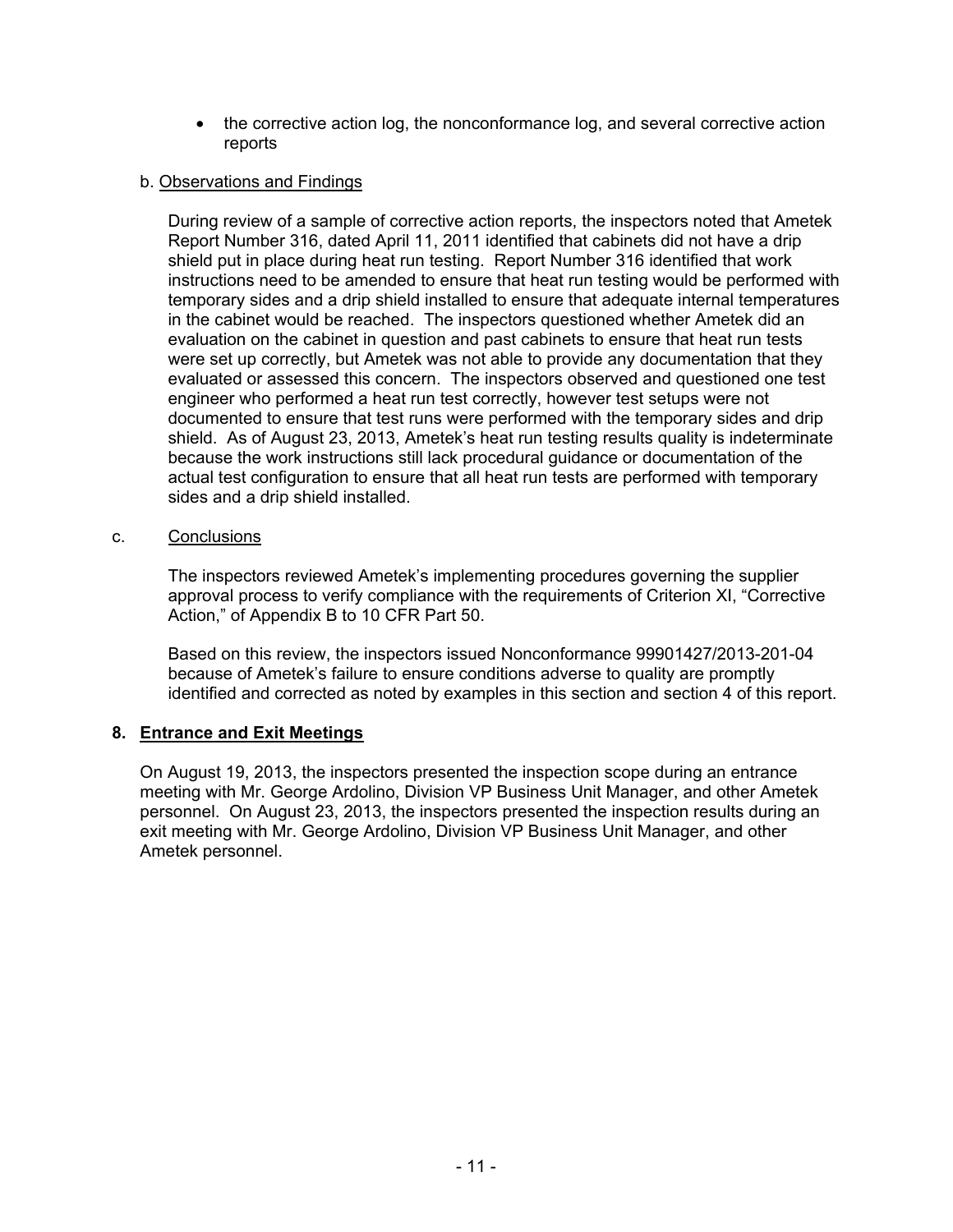## **ATTACHMENT**

## **1. PERSONS CONTACTED AND NRC STAFF INVOLVED**

| Name         | <b>Title</b>                                   | Affiliation | Entrance | Exit | Interviewed |
|--------------|------------------------------------------------|-------------|----------|------|-------------|
| G. Ardolino  | Division VP<br><b>Business Unit</b><br>Manager | Ametek      | X        | X    |             |
| B. George    | Director of Quality<br>Assurance               | Ametek      | X        | X    | X           |
| J. LaRosa    | <b>Test Department</b><br>Supervisor           | Ametek      | X        |      | X           |
| E. Muladorb  | Director of<br>Operations                      | Ametek      | X        |      |             |
| P. Irwin     | Director of R&D                                | Ametek      | X        | X    |             |
| D. Johnson   | Consultant                                     |             | X        | X    | X           |
| D. Dellinger | <b>Project Engineer</b>                        | Ametek      | X        | X    | X           |
| N. Yarnell   | <b>Contracts Manager</b>                       | Ametek      | X        | X    |             |
| J. Amicon    | Sales Manager                                  | Ametek      | X        |      |             |
| E. Huang     | <b>Inspection Team</b><br>Leader               | <b>NRC</b>  | X        | X    |             |
| S. Edmonds   | <b>Inspection Team</b><br>Member               | <b>NRC</b>  | X        | X    |             |
| A. Armstrong | <b>Inspection Team</b><br>Member               | <b>NRC</b>  | X        | X    |             |
| P. Coco      | <b>Inspection Team</b><br>Member               | <b>NRC</b>  |          | X    |             |

## **2. INSPECTION PROCEDURES USED:**

IP 43002, "Routine Inspections of Nuclear Vendors" IP 43004, "Inspection of Commercial-Grade Dedication Programs" IP 36100, "Inspection of 10 CFR Part 21 and Programs for Reporting Defects and Noncompliance"

## **3. ITEMS OPENED, CLOSED, AND DISCUSSED:**

| Item Number          | Status      | Type       | <b>Description</b>     |
|----------------------|-------------|------------|------------------------|
| 99901427/2013-201-01 | <b>OPEN</b> | <b>NOV</b> | Part 21                |
| 99901427/2013-201-02 | <b>OPEN</b> | <b>NON</b> | Criterion III          |
| 99901427/2013-201-03 | <b>OPEN</b> | <b>NON</b> | Criterion VII and XVII |
| 99901427/2013-201-04 | <b>OPFN</b> | <b>NON</b> | <b>Criterion XVI</b>   |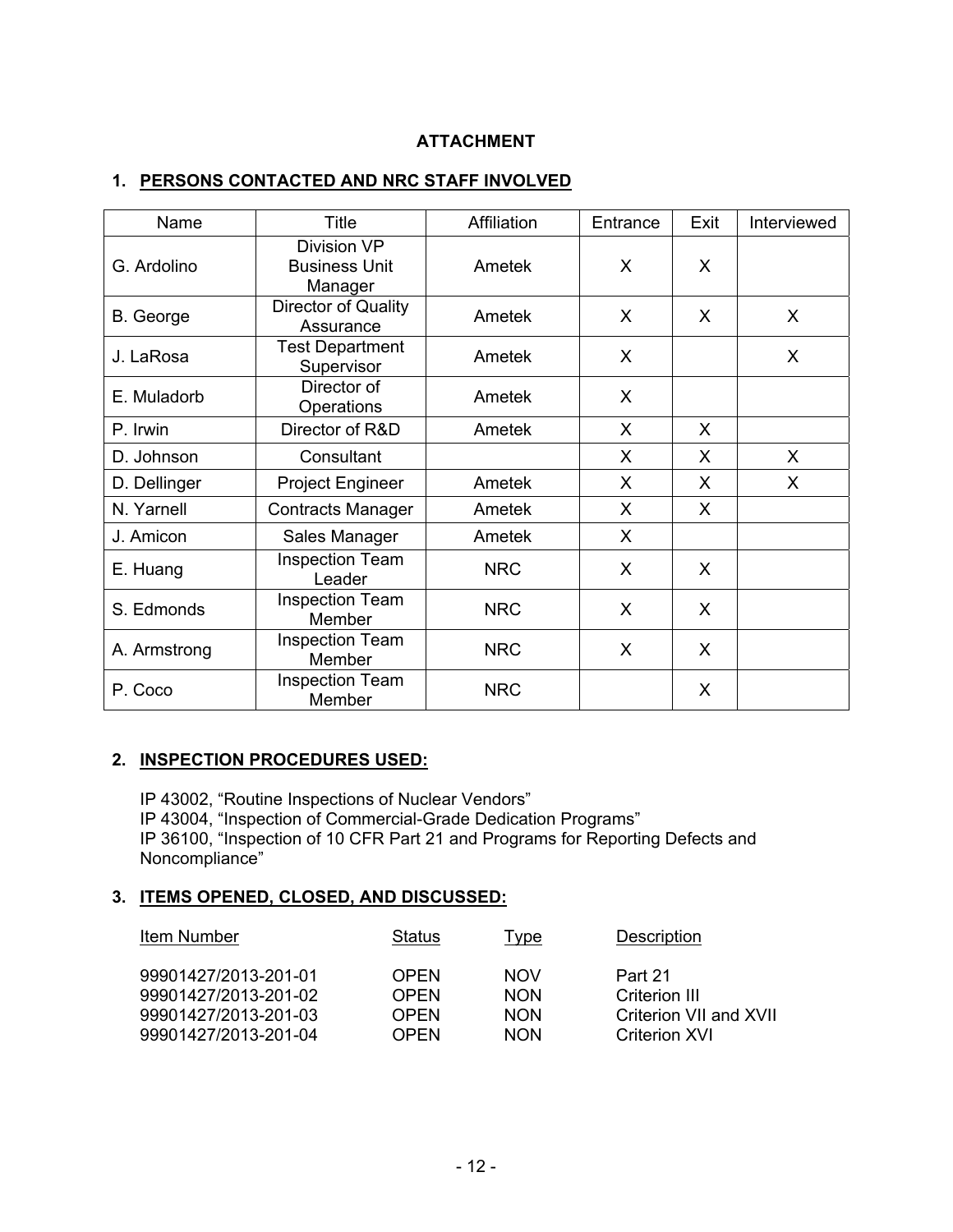## **4. DOCUMENTS REVIEWED:**

### QA Procedures

- 01-190025, "Quality & manufacturing plan," Revision B, dated July 6, 2010
- 01-090040, "Design control," Revision G, dated June 20, 2011
- Ametek's Quality Assurance Manual, Revision E, dated January 15, 2013
- 01-090102, "Commercial Grade Dedication," Revision D, dated July 13, 2011
- 01-090060, "Purchasing", Revision H , dated May 31, 2012
- 01-090065, "Supplier Approval", Revision N , dated June 25, 2013
- 01-090080, "Product Identification & Traceability", Revision D , dated June 20, 2011
- 01-090068, "Procurement Document Control", Revision F , dated May 31, 2012
- 01-090101, "Receiving QA Inspections", Revision C , dated July 29, 2011
- 01-090100, "Inspection and Testing", Revision C , dated May 30, 2003
- 01-090110, "Control of Inspection, Measuring and Test Equipment", Revision N, dated July 13, 2011
- 01-090000, "Ametek Solidstate Controls Quality Policy Manual," Revision E, dated January 15, 2010
- 01-090130, "Control of Nonconforming Product," Revision J, dated September 15, 2010
- 01-090141, "Corrective Action," Revision K, dated October 10, 2011
- 01-190145, "Substantial Safety Hazard Determination," Revision A, dated November 11, 2011
- 01-090145, "Failure Investigation/Part 21 Reporting," Revision K, dated May 31, 2012
- 01-090135 , "Return Material Authorization," Revision E, dated 5, 2012

## Certificates of Conformance

• COC for DC power supplies to Exelon/Braidwood, dated November 23, 2011

## Commercial Grade Dedication Packages for Systems

- C97559
- C103552
- C98266
- C101820

## Commercial Grade Dedication Packages of Replacement Parts

- 07-600151-00
- 03-788230-20
- 80-316199-90
- 80-316204-90
- 80-901616-90
- 80-901439-90
- 80-316201-90
- 03-040008-00
- 07-880601-00
- 07-750511-00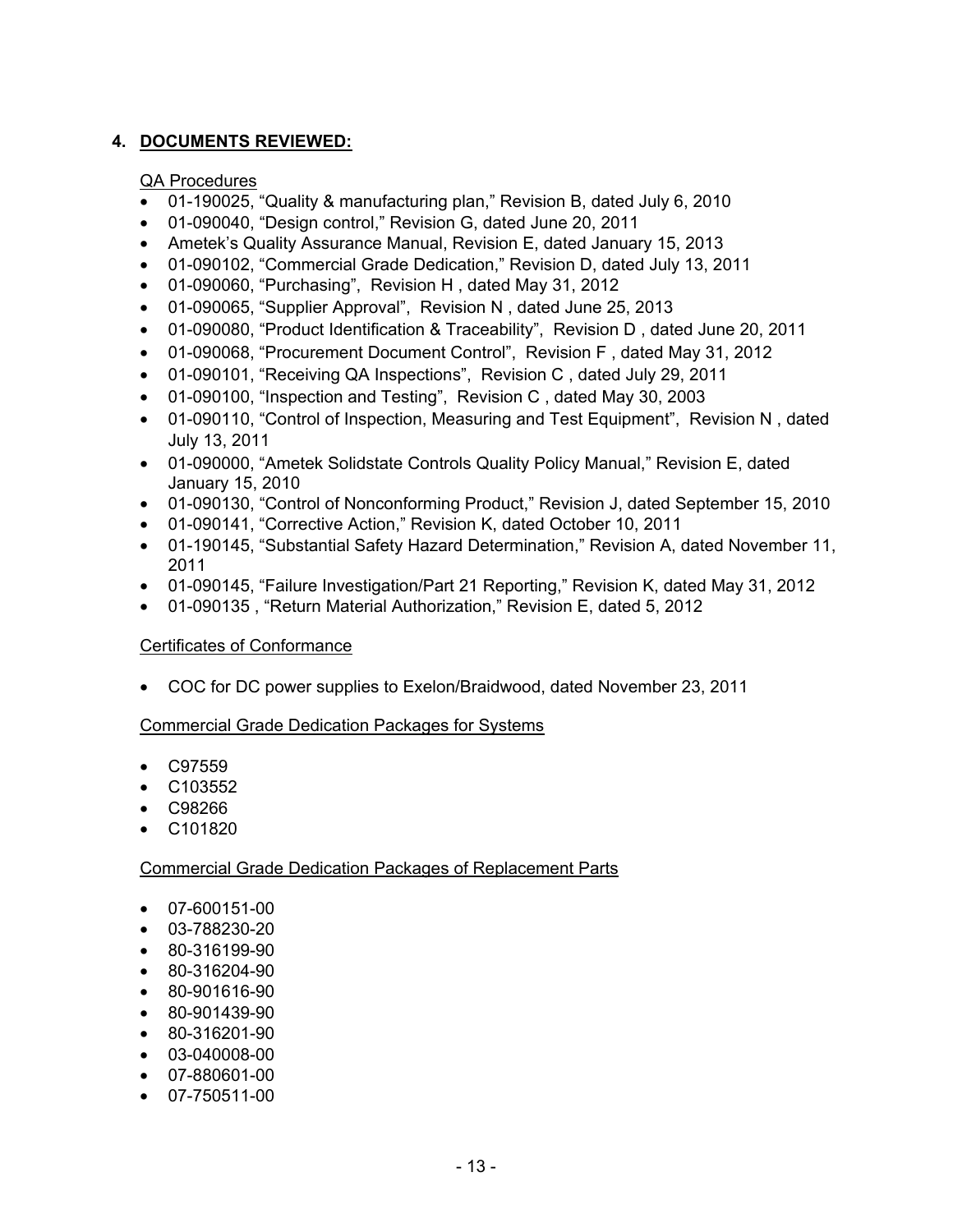- 07-750521-00
- 80-9215911-90
- 07-730107-00

## Condition Report Forms

- CAR No. 0341, "Corrective Action Report on GE circuit breakers special testing shipment," dated August 4, 2012
- CAR No. 1541, "Corrective Action Report from C&D Technologies on M&TE Audit Finding," dated October 29, 2012
- CAR No. 306, "Purchase order issued to non Appendix B supplier," dated April 21, 2010
- CAR No. 310, "Vendor refurbished equipment part did not agree with vendor manual," dated September 22, 2010
- CAR No. 311, "Breakers will not reset after extend hours of operation," dated October 25, 2010
- CAR No. 313, "Client discovered that inverter output breaker and Bypass Breakers were switched," dated January 13, 2011
- CAR No. 316, "Heat run testing performed without drip shields and temporary sides," dated April 11, 2011
- CAR No. 318, "Safety Related purchase orders missing requirement for QA/QC review," April 20, 2011
- CAR No. 321, "CPC Regulating Transformer does not meet +/-3% as required by spec," August 29, 2011
- CAR No. 331, " Control job C103552 pulled chock 80-13402-90 from stock and substituted it for choke 80312706-90," dated February 17, 2012
- CAR No. 332, "Eaton breakers install in 60KV Dooson KHNP job without being shipped Wyle labs for qualification testing," dated March 6, 2012
- CAR No. 339, "Nicked wire on power cables for project C103552 is potential in excess of Ametek's workmanship limits," dated August 31, 2012
- CAR No. 340, "Project C96000037, the wrong DC filter capacitors were issued and install in the cabinet and not found until assembly was complete," dated August 31, 2012
- CAR No. 344, "Three ARs were issued to address AMEC quality issues concerning fabrication and testing practices," dated September 17, 2012
- CAR No. 345, "C103552, Units required ring lugs, client identified locking fork lugs used," November 1, 2012
- CAR No. 347, "C96000039 mounting plates for production unit was received with 4 prototype holes in accordance with drawing," dated December 20, 2012
- CAR No. 348, "Four minor findings as a result of 1/13 nuclear internal audit," dated January 15, 2013
- CAR No. 350, "Nuclear Fuse dedication specification in adquete identified by NUPIC auditor," dated March 12, 2013

## 10 CFR 21 Evaluations and Reports

• Ametek letter U.S. Nuclear Regulatory Commission (NRC), "10 CFR 21 Reporting - Arvan electrical terminal blocks, part number MS27212-x-xx, Revision P, sizes -3-xx and -5-xx, any length," dated March 14, 2012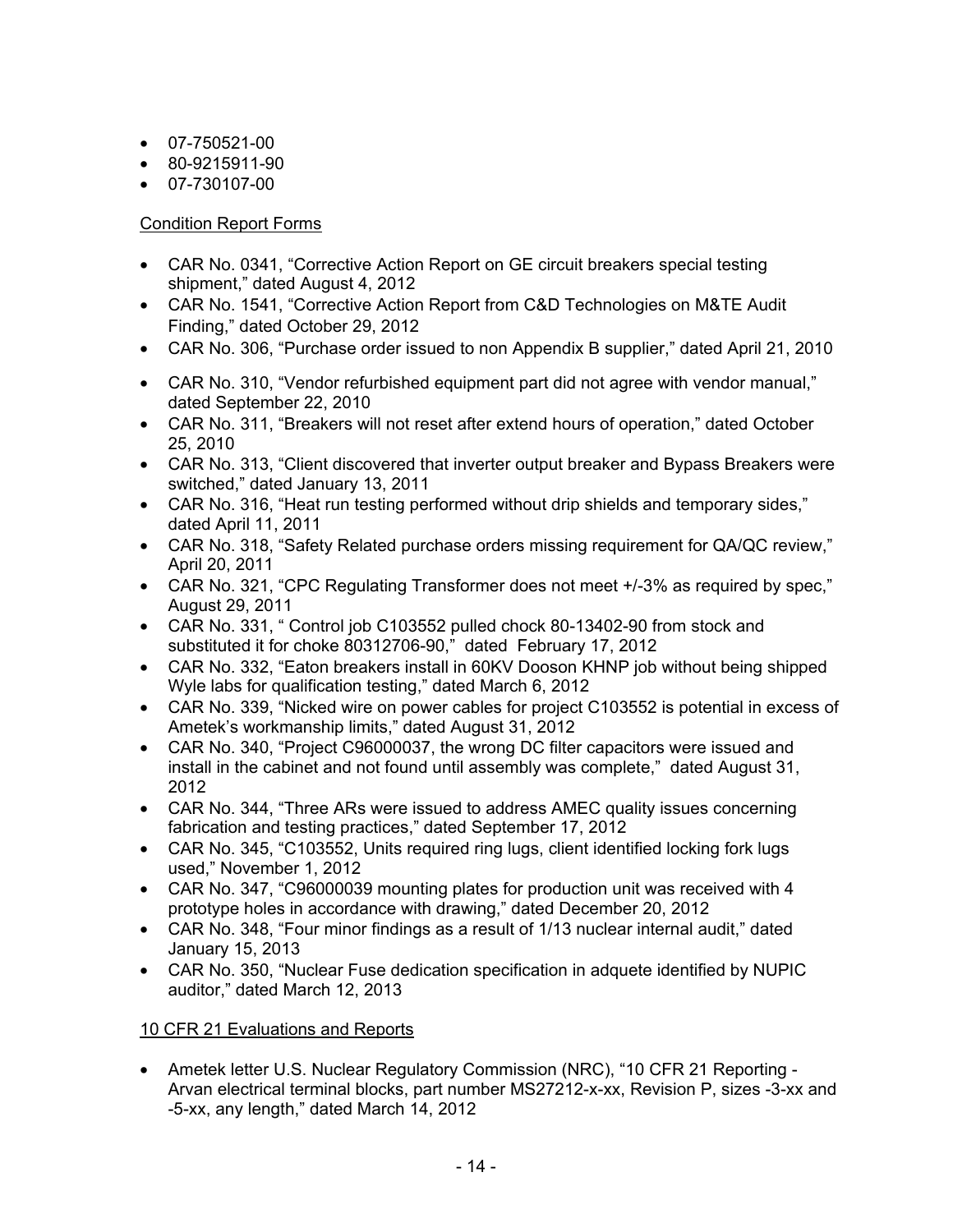- Ametek letter U.S. Nuclear Regulatory Commission (NRC), "10 CFR 21 Reporting -International Rectifier and Vishay clamp diodes, 150 amps, forward and reverse bias," dated September 30, 2012
- Ametek letter U.S. Nuclear Regulatory Commission (NRC), "10 CFR 21 Reporting -, Ametek 10 KVA inverter Model 86VC0100-15, 3 pase 480 VAC output. Limited to systems supplied to Exelon Byron and Braidwood units. Capacitors C10 through C15 part number 03-040060-00," dated September 7, 2012
- Ametek letter U.S. Nuclear Regulatory Commission (NRC), "10 CFR 21 Reporting Tyco/Potter & Brumfield Relays, dated January 26, 2009

## Engineering Change Orders

- ECO #12-035, dated October 26, 2012
- ECO #10-032, dated June 14, 2010
- ECO #12-013, dated April 10, 2012
- ECO #08-072, dated November 6, 2008
- ECO #08-013, dated March 5, 2008
- ECO #01-100050, dated June 19, 2013

## Purchase Orders

- PO #C103803, Ametek to Wyle laboratories, inc., Revision 2, dated September 13, 2011
- PO #C103552, Exelon to Ametek, dated March 3, 2011
- PO #00476953, Exelon to Ametek, dated July 1, 2011
- PO # C122074, Ametek to C&D Technologies Battery arrangement, Revision 17, dated June 14, 2013
- PO #C103803, Ametek to Wyle Labs EMI/RFI Testing, Revision 2, dated January 25, 2012
- PO #C138217, Ametek to Wyle Labs Special Testing, Revision 2, dated April, 24, 2013
- PO # C105542, Ametek to Wyle Labs Breaker Testing, Revision 0, dated October 18, 2011
- PO # C108621, Ametek to Rockbestos Wire Qualification Report, Revision 0, dated December 05, 2011
- PO # C107199, Ametek to General Electric NEMA AB1/UL489 Certified testing on Circuit Breaker, Revision 0, dated December 16, 2011
- PO # C145292, Ametek to General Electric NEMA AB1/UL489 Certified testing on Circuit Breaker, Revision 0, dated August 13, 2013
- PO # C124906, Ametek to General Electric NEMA AB1/UL489 Certified testing on Circuit Breaker, Revision 0, dated December 29, 2012
- PO #C136298, Ametek to GE, Revision 0, dated March 6, 2013
- PO #C138397, Ametek to GE, dated April 10, 2013
- PO # C1 PO # C124906, Ametek to General Electric NEMA AB1/UL489 Certified testing on Circuit Breaker, Revision 0, dated August 29, 2012
- PO # C135164, Ametek to Qualtech Seismic Testing, Revision 0, dated September 8, 2010
- PO # C135583, Ametek to Qualtech Seismic Testing, Revision 0, dated October 12, 2010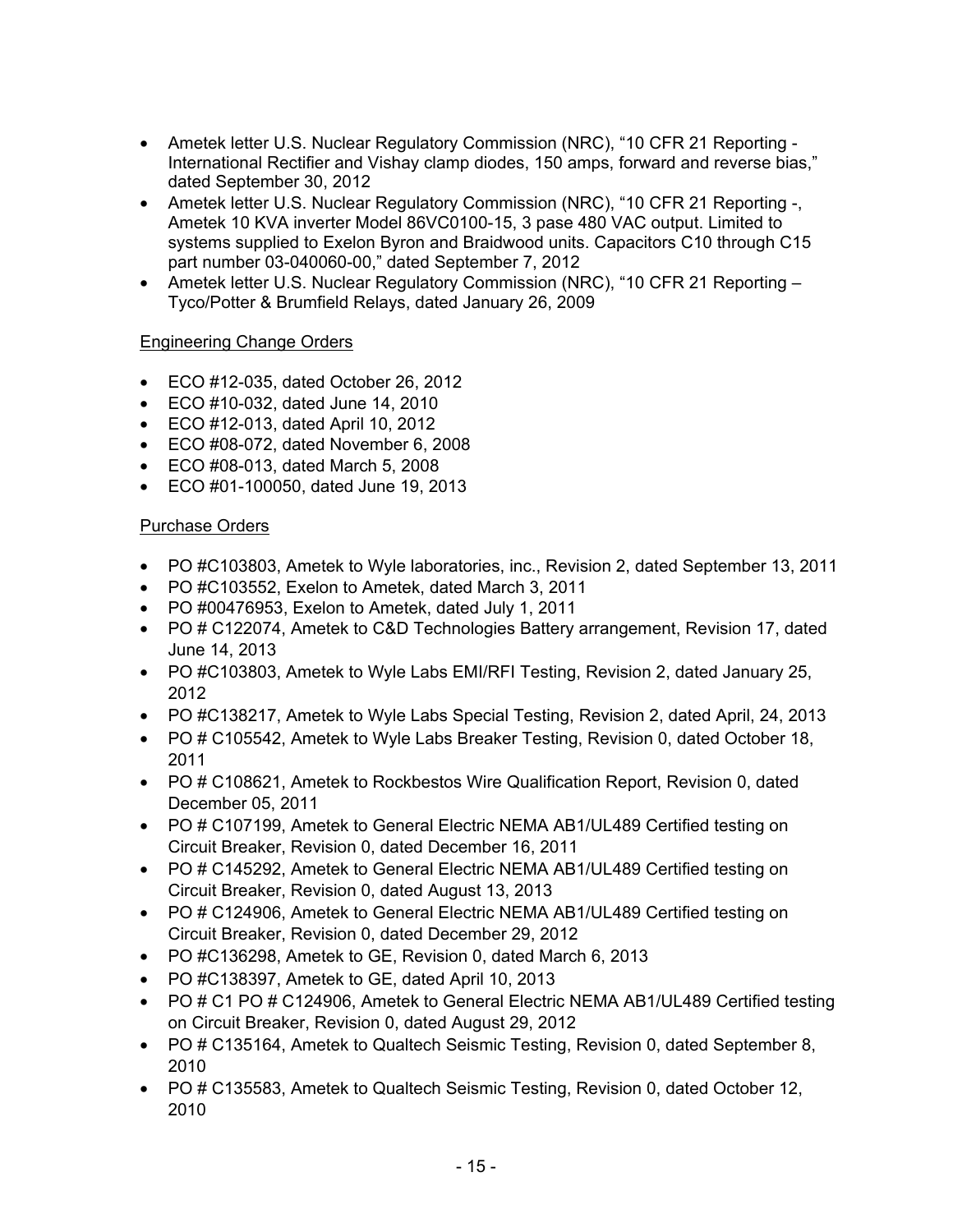- PO # C137523, Ametek to Qualtech Seismic Testing, Revision 0, dated March 25, 2011
- PO # C137621, Ametek to Qualtech Seismic Testing, Revision 0, dated April 1, 2011
- PO # C145611, Ametek to Qualtech Seismic Testing, Revision 0, dated August 19, 2013
- PO # C145708, Ametek to Qualtech Seismic Testing, Revision 0, dated August 20, 2013
- PO # C133748, Ametek to Accu-Check Equipment Calibration, Revision 0, dated January 22, 2013
- PO # C135641, Ametek to Unitek Equipment Calibration, Revision 0, dated February 25, 2013
- PO # C141455, Ametek to Unitek Equipment Calibration, Revision 0, dated June 05, 2013
- PO # C145469, Ametek to Unitek Equipment Calibration, Revision 0, dated August 15, 2013
- PO # C145241, Ametek to Unitek Equipment Calibration, Revision 0, dated August 12, 2013

## Test procedures

- C97559, "Electrical test procedure addendum 300 amp battery charger," Revision A, dated October 6, 2009
- C103552, "Inverter & battery charger test procedure for SCI project C103552," Revision A, dated September 7, 2011
- 30-900044, "Test procedure series 85-RP26XX production units 22-26 VDC power supply," Revision I, dated April 4, 2002
- 30-100006, "Standard Test Procedure for Chargers and Rectifiers," Revision 13, dated June 1, 2006
- Test Procedure C97559, Revision C, dated August 1, 2012
- Test Procedure C103552, Revision A, dated September 7, 2011
- Test Procedure C98266, Revision B, dated September 4, 2009
- Test Procedure 2108XX, "Voltage Sense board," Revision C, dated May 10, 2011
- 30-100006, "Standard Test Procedure for Chargers and Rectifiers," Revision 13, dated June 1, 2006

## Equipment Qualification and Test Reports

- C97559-TRC, "Test report certification for project C97559 300 amp battery chargers," Revision C, dated August 1, 2012
- 02-190383, "Battery charger/rectifier final test report," Revision C, dated June 20, 2007
- 57183R09, "Certification test report for stress and seismic testing of a 300 ampere battery charger," Revision B, dated August 17, 2010
- 5718R09, "Mild environment aging analysis report for a 300 A battery charger," dated December 3, 2009
- 02-190381, "Analog inverter final test report," Revision B, dated January 13, 2011
- T58872-01, "Electromagnetic interference (EMI) test report on inverter cabinet," dated January 16, 2012
- 58943R11-1, "Seismic test report for an uninterruptible power supply," dated December 19, 2011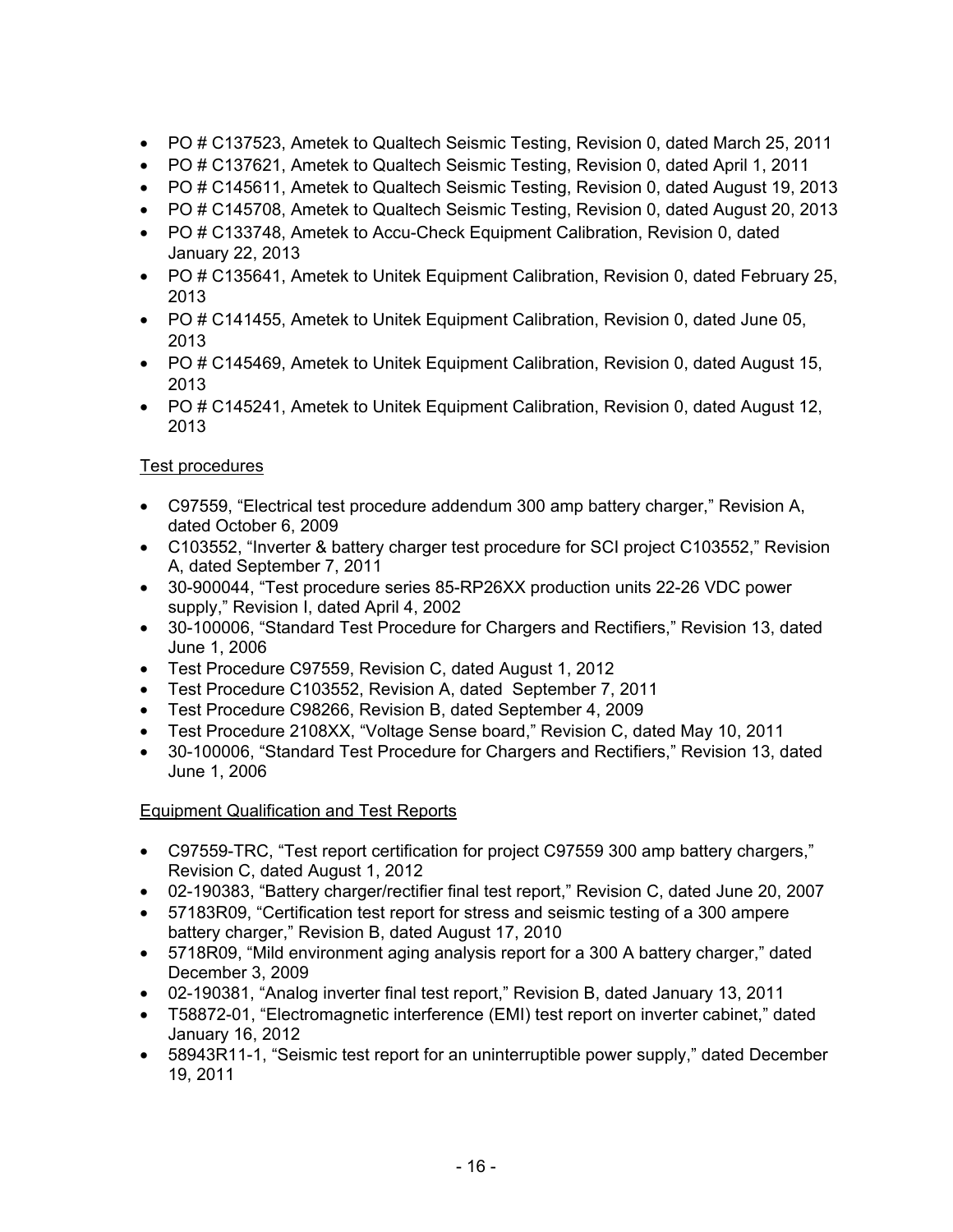- 54408R07-2, "Certification test report for seismic testing of relays," dated February 28, 2007
- 45846-1, "Seismic simulation test report for a DC power supply," dated November 7, 1996
- 45211-01, "Electromagnetic interference (EMI) test report on the solidstate controls, inc. and the north electric power supplies," dated May 6, 1996

## Supplier Audits, Surveys, and Surveillances

- Quality Assurance system evaluation audit supplier checklist for Curtiss Wright (QualTech), dated September 15-16, 2010
- Quality Assurance system evaluation audit supplier checklist for C&D Technologies, dated December 12, 2012
- Quality Assurance system evaluation audit supplier checklist for Wyle Labs, dated July 23-24, 2013
- Ametek Internal audit, dated October 25-28, 2011
- Ametek Internal audit, dated January, 2013

## Miscellaneous Documents

- C103552, "Design review committee report," dated June 2, 2011
- C102800, "Design review committee report," dated November 29, 2010
- C102812, "Design review committee report," dated December 1, 2010
- C101820, "Design review committee report," dated July 20, 2010
- C97559, "Nuclear charger data sheet", dated June 16, 2009
- Ametek Approved Nuclear Supplier List, dated August 8, 2013
- 01-090000, Ametek Solidstate Controls Quality Policy Manual, Revision E, dated January 15, 2010
- C9755990112, Final Acceptance test instrument check for battery chargers, dated October 30, 2009
- C1035520111, Final Acceptance test instrument check for post-seismic analog inverter, December 18, 2011
- 1009.01, A2LA (ILAC) Accreditation for Accu-Check Instrument Services, dated September 1, 2012
- 48246, Perry Johnson Lab Accreditation, dated September 13, 2011
- 02-090060, C&D technologies battery cell critical characteristics, dated December 12,2012
- 3394308, GE test reports for Circuit Breaker Testing, dated September 6, 2012
- 17080042, Calibration Record for 87-5 Fluke, dated August 31, 2012
- 8915-00, Calibration Record for Hipotronics HD115, dated August 15,2013
- 57430232, Calibration Record for 87 Fluke, dated July 31, 2013
- 01-191304, Work Instruction "Calibration of Measuring and Test Equipment", Revision D September 28, 2011